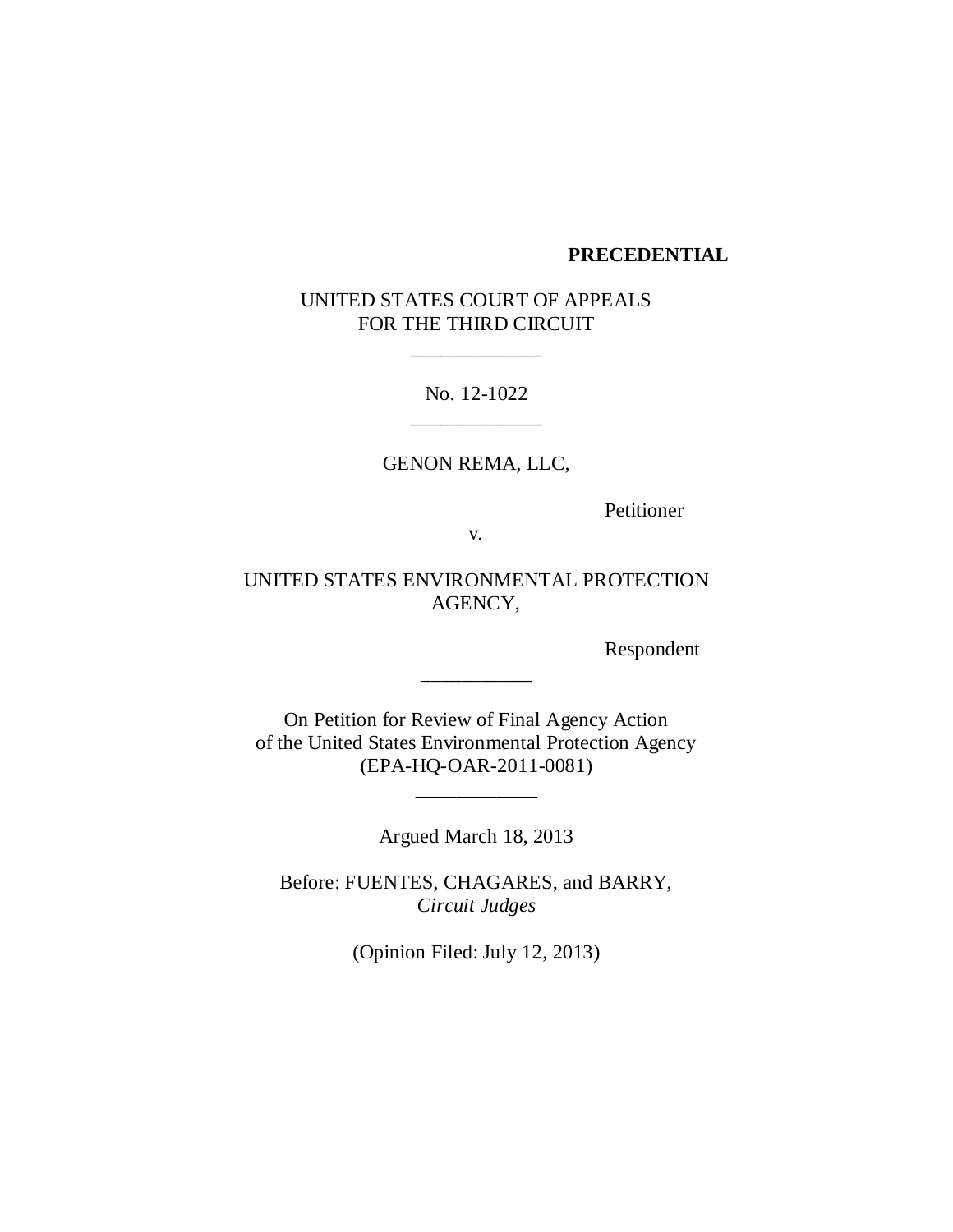William M. Bumpers, Esq. **[ARGUED]** Brook Detterman, Esq. Debra J. Jezouit, Esq. BAKER BOTTS L.L.P. 1299 Pennsylvania Ave., NW Washington, D.C. 20004

Walter Stone, Esq. GenOn Energy Inc. 601 13th Street, N.W. Suite 850N Washington, D.C. 20005

*Counsel for Petitioner, GenOn REMA, LLC* 

George P. Sibley, III, Esq. **[ARGUED]** HUNTON & WILLIAMS LLP 951 E. Byrd Street Richmond, VA 23219

Andrea B. Field, Esq. Elizabeth L. Horner, Esq. HUNTON & WILLIAMS LLP 2200 Pennsylvania Avenue, N.W. Washington, D.C. 20037

*Counsel for Petitioner-Intervenor, Utility Air Regulatory Group* 

Thomas A. Lorenzen, Esq. U.S. Department of Justice Environmental Enforcement Section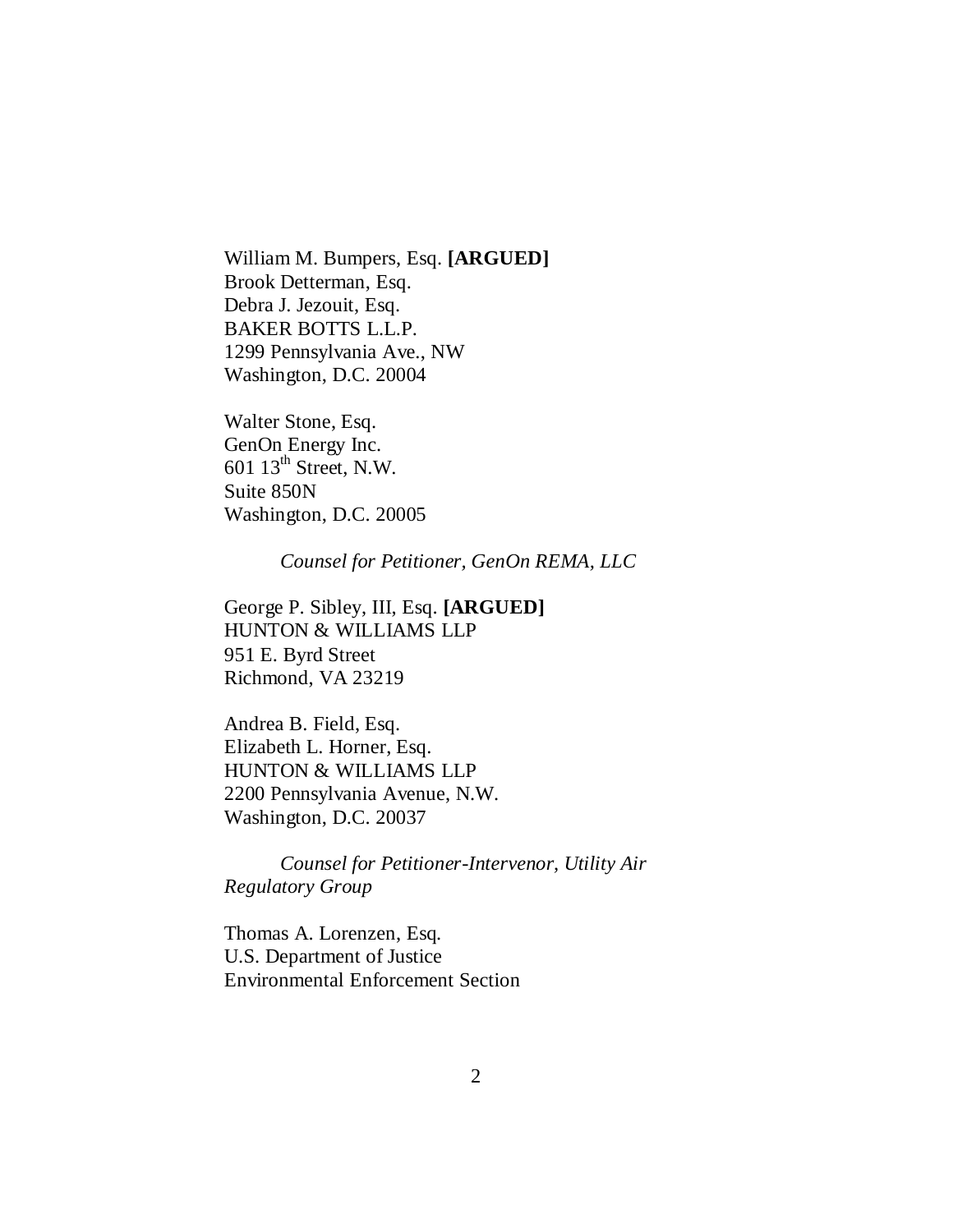P.O. Box 7611 Washington, D.C. 20044

T. Monique Peoples, Esq. **[ARGUED]** U.S. Department of Justice Environmental Defense Section Suite 8000 601 D. Street, N.W. Washington, D.C. 20004

Stephanie L. Hogan, Esq. Office of General Counsel (2344A) United States Environmental Protection Agency 1200 Pennsylvania Ave., N.W. Washington, D.C. 20460

*Counsel for Respondent, United States Environmental Protection Agency* 

Jon C. Martin, Esq. Ruth E. Musetto, Esq. **[ARGUED]** Lisa J. Morelli, Esq. Office of Attorney General of New Jersey Division of Law Richard J. Hughes Justice Complex P.O. Box 093 25 Market Street Trenton, NJ 08625

*Counsel for Respondent-Intervenor, State of New Jersey*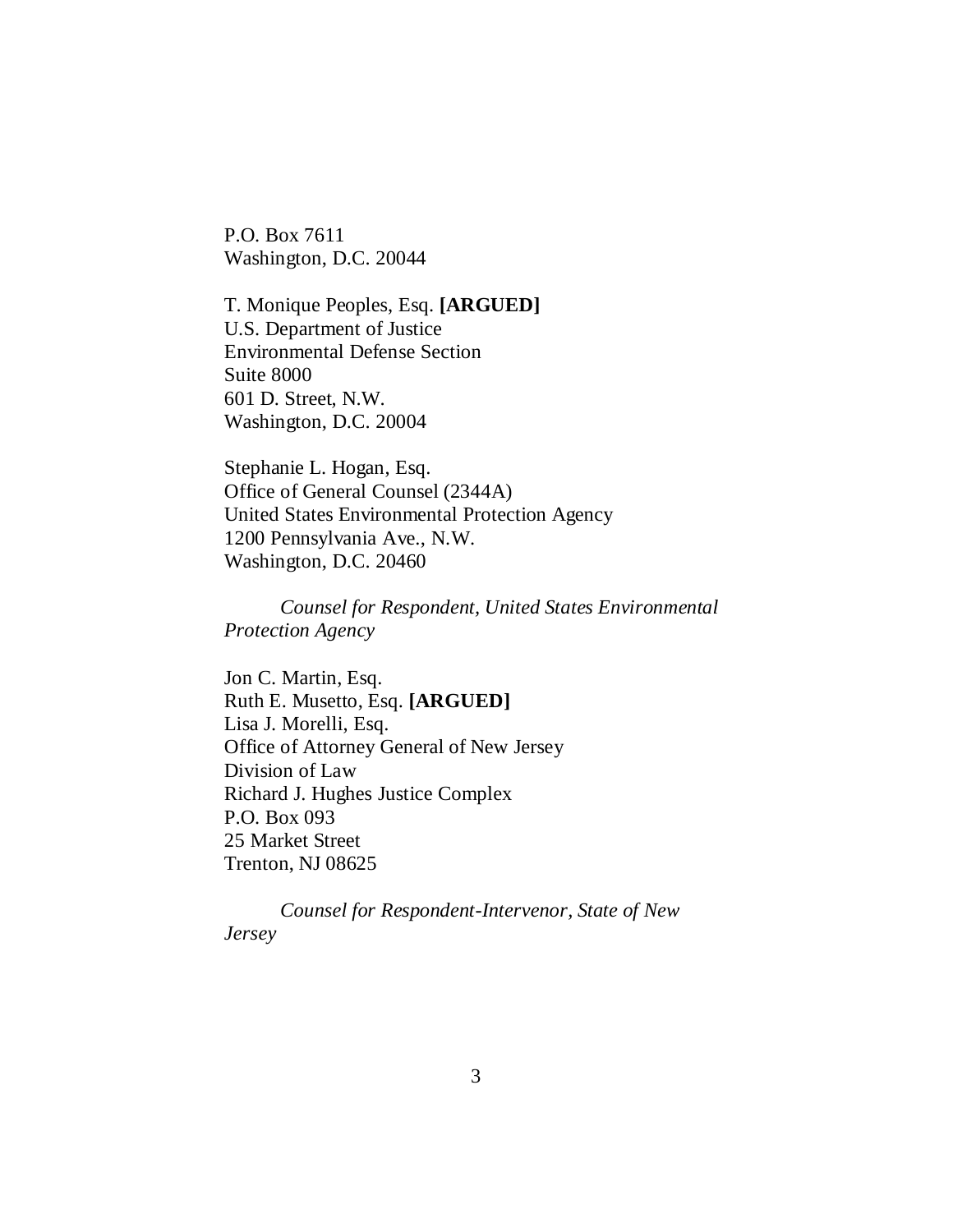Joseph O. Minott, Esq. Clean Air Council 135 South 19<sup>th</sup> Street, Suite 300 Philadelphia, PA 19103

Zachary M. Fabish, Esq. **[ARGUED]** The Sierra Club 50 F Street NW,  $8^{th}$  Floor Washington, D.C. 20001

> *Counsel for Respondent-Intervenors, Greenpeace, Clean Air Council and The Sierra Club*

# OPINION OF THE COURT \_\_\_\_\_\_\_\_\_\_\_\_

\_\_\_\_\_\_\_\_\_\_\_\_

### FUENTES, *Circuit Judge*:

Portland Generating Station ("Portland") is a 427megawatt, coal-fired, electricity generating plant located in Upper Mount Bethel Township in Northampton County, Pennsylvania. Portland is directly across the Delaware River within 500 feet of Knowlton Township in Warren County, New Jersey. The EPA has found that Portland emits sulfur dioxide in amounts that significantly interfere with the control of air pollution across state borders. Sulfur dioxide is a toxic air pollutant that endangers life and health, causing burning of the nose and throat, difficulty breathing, and obstruction of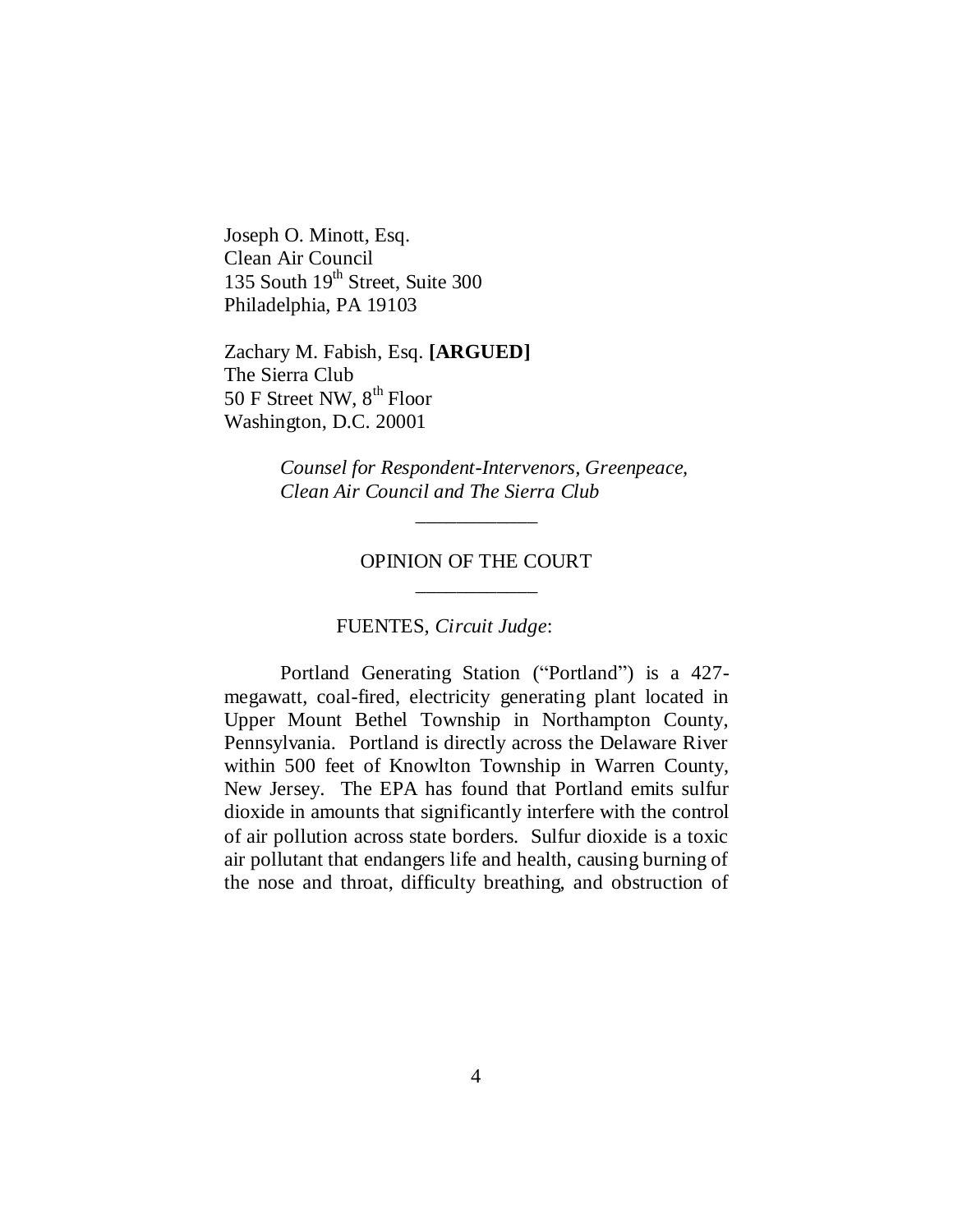the lungs and airways.<sup>1</sup> Because of its location, Portland's sulfur dioxide emissions travel directly across the river into areas of New Jersey. In response to a petition under the Clean Air Act, the EPA issued a rule imposing direct limits on Portland's emissions and a schedule of restrictions to reduce its contribution to air pollution within three years. GenOn REMA, LLC ("GenOn"), the owner and operator of Portland, challenges the EPA's rule as inconsistent with the agency's authority under the Clean Air Act and as arbitrary and capricious. We will uphold the rule and deny GenOn's petition for review.

# **I. BACKGROUND**

 $\overline{a}$ 

#### **A. Statutory Background**

The Clean Air Act authorizes the Environmental Protection Agency (the "EPA") to establish air quality standards and empowers the states to achieve those standards. Concerned Citizens of Bridesburg v. EPA, 836 F.2d 777, 779 (3d Cir. 1987) (internal citations omitted). This "cooperative federalism" structure is a defining feature of the statute. Appalachian Power Co. v. EPA, 249 F.3d 1032, 1046 (D.C. Cir. 2001). The Clean Air Act gives the EPA authority to establish national ambient air quality standards ("NAAQS") for certain pervasive air pollutants to protect public health and welfare. 42 U.S.C. §§ 7408, 7409. Under Section 110 of the

<sup>1</sup> See *Sulfur Dioxide FAQS*, AGENCY FOR TOXIC SUBSTANCES AND DISEASE REGISTRY, (1999), http://www.atsdr.cdc.gov/ tfacts116.pdf.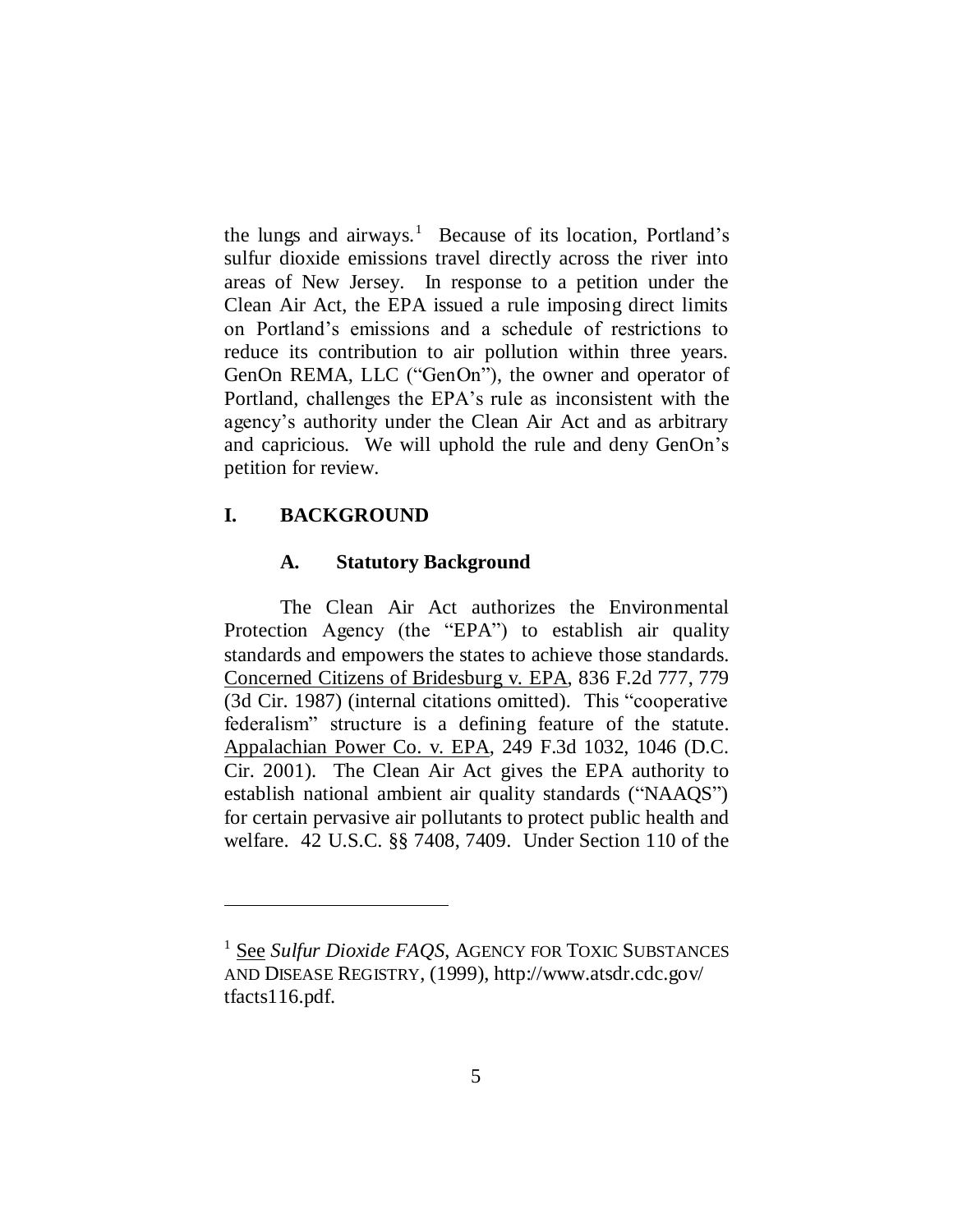Clean Air Act, states are required to implement NAAQS through state implementation plans ("SIPs") that specify how NAAQS will be achieved and maintained in the state. Id. §§ 7407, 7410. States must adopt and submit SIPs to the EPA that provide for the "implementation, maintenance, and enforcement" of NAAOS within their borders no later than three years after the EPA promulgates a particular NAAQS. $2$ Id.  $§ 7410(a)(1)$ .

If the EPA approves the SIPs, they become enforceable as federal law.  $\underline{Id}$ . § 7413. If the EPA finds that a SIP is inadequate to attain or maintain a NAAQS or otherwise does not comply with the Clean Air Act, the EPA issues a "SIP call" requiring the state to submit a revised SIP to correct the inadequacies. Id.  $\S$  7410(k)(5). The EPA may also promulgate a Federal Implementation Plan ("FIP") to establish direct federal controls on sources of air pollution if the EPA disapproves a SIP in whole or in part, or finds that a

 $2$  After the promulgation of a new or revised NAAQS, the EPA designates a list of areas in each state that are in "nonattainment," "attainment," or "unclassifiable" with the NAAQS. 42 U.S.C. § 7407 $(d)(1)(B)$ . An area designated as in "nonattainment" is one "that does not meet (or contributes to ambient air quality in a nearby area that does not meet)" the NAAQS for the pollutant. Id.  $\S$  7407(d)(1)(A)(i). An area in "attainment" meets the NAAQS for the pollutant. Id.  $\S$  7407(d)(1)(A)(ii). An area designated as "unclassifiable" is one that "cannot be classified on the basis of available information as meeting or not meeting" the NAAQS for the pollutant. Id.  $\frac{2}{3}$  7407(d)(1)(A)(iii).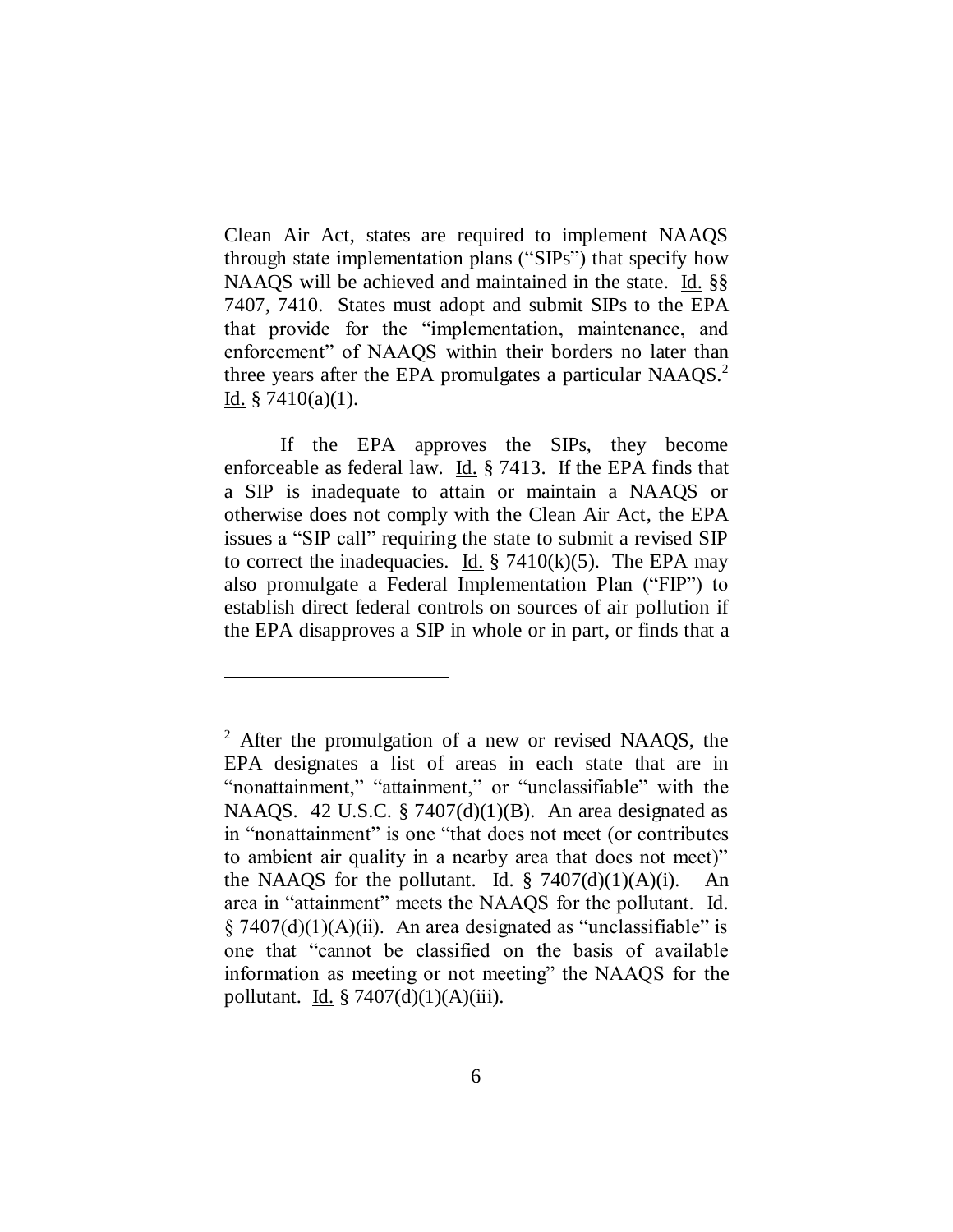state has failed to submit either a SIP or SIP revision. Id. § 7410(c).

Section 126(b) of the Clean Air Act allows downwind states to petition the EPA for a finding that a source in an upwind state affects the petitioning state's attainment or maintenance of NAAQS due to air pollution emanating from the source in the upwind state. See id. § 7426(b). Section 126(b) of the Clean Air Act provides:

> Any State or political subdivision may petition the [EPA] for a finding that any major source or group of stationary sources emits or would emit any air pollutant in violation of the prohibition of section  $7410(a)(2)(D)(ii)^3$  of this title or this section. Within 60 days after receipt of any petition under this subsection and after public hearing, the [EPA] shall make such a finding or deny the petition.

Id.

<sup>&</sup>lt;sup>3</sup> The cross-reference to "section  $7410(a)(2)(D)(ii)$ " in Section 126(b) has been determined to be a scrivener's error and the correct cross-reference in this provision is to Section  $7410(a)(2)(D)(i)$  of the Clean Air Act. See Appalachian Power Co. v. EPA, 249 F.3d 1032, 1040-44 (D.C. Cir. 2001). We agree with this determination, and the parties do not dispute it. Accordingly, we will refer to Section 126(b) of the Clean Air Act as referencing Section  $7410(a)(2)(D)(i)$  of the Clean Air Act.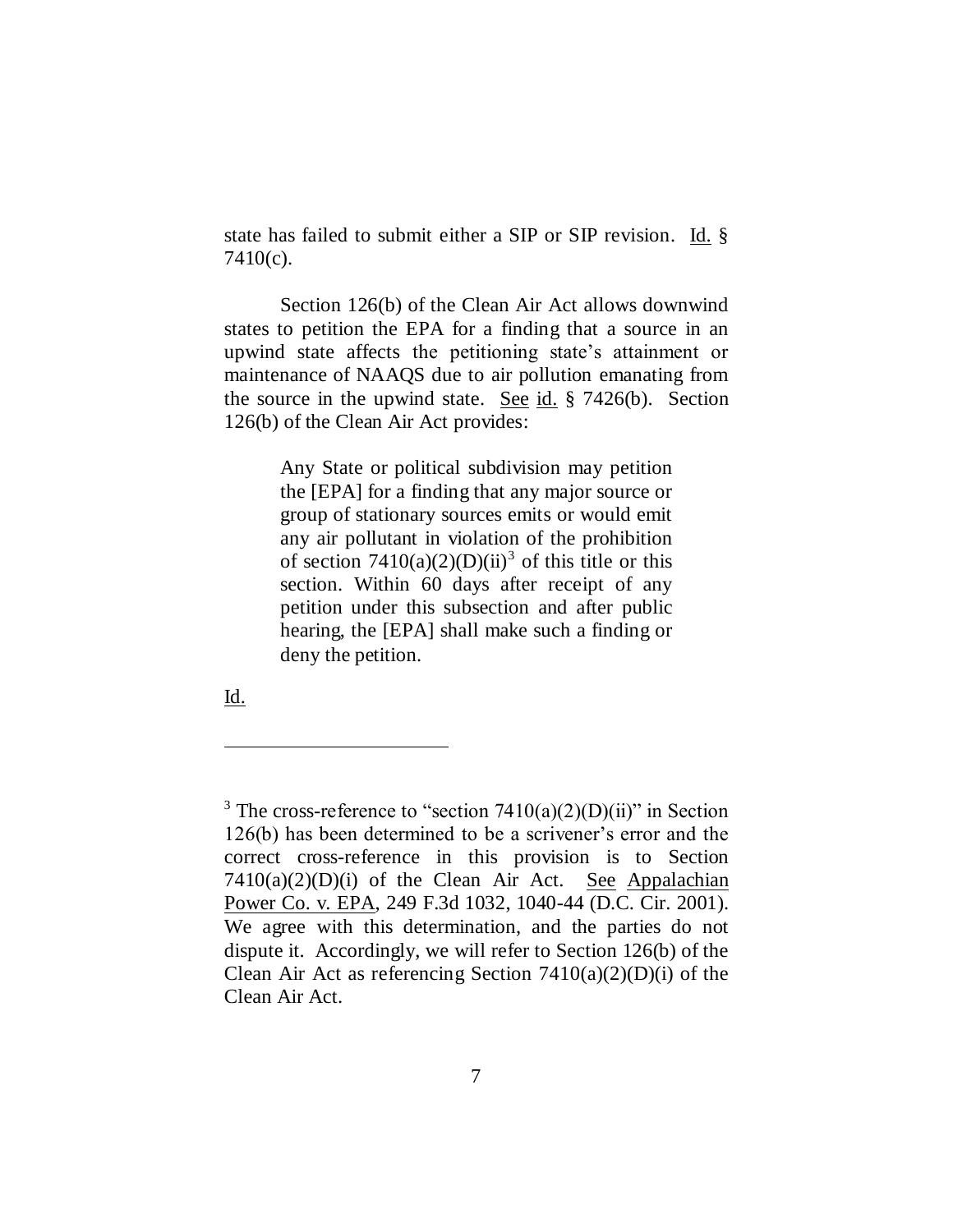In turn, Section  $7410(a)(2)(D)(i)$ , also known as the "good neighbor provision," prohibits sources or emissions activity within a state from emitting air pollutants in amounts that will:

> (I) contribute significantly to nonattainment in, or interfere with maintenance by, any other State with respect to any such national primary or secondary ambient air quality standard, or

> (II) interfere with measures required to be included in the applicable implementation plan for any other State . . . to prevent significant deterioration of air quality or to protect visibility.

Id.  $$7410(a)(2)(D)(i)$ .

If the EPA finds, pursuant to a Section 126(b) petition, that the upwind state is violating the good neighbor provision of the Clean Air Act, the polluting source must cease operations within three months of the EPA's finding. Id. §  $7426(c)$ . The EPA may, however, allow the source to continue operations beyond three months if the source ―complies with such emission limitations and compliance schedules (containing increments of progress)" as the EPA deems necessary to reach the compliance requirements. Id.

# **B. NAAQS Regulating Sulfur Dioxide Emissions**

Sulfur dioxide, or  $SO_2$ , is a "highly reactive colorless" gas" that derives mainly from fossil fuel combustion. Am.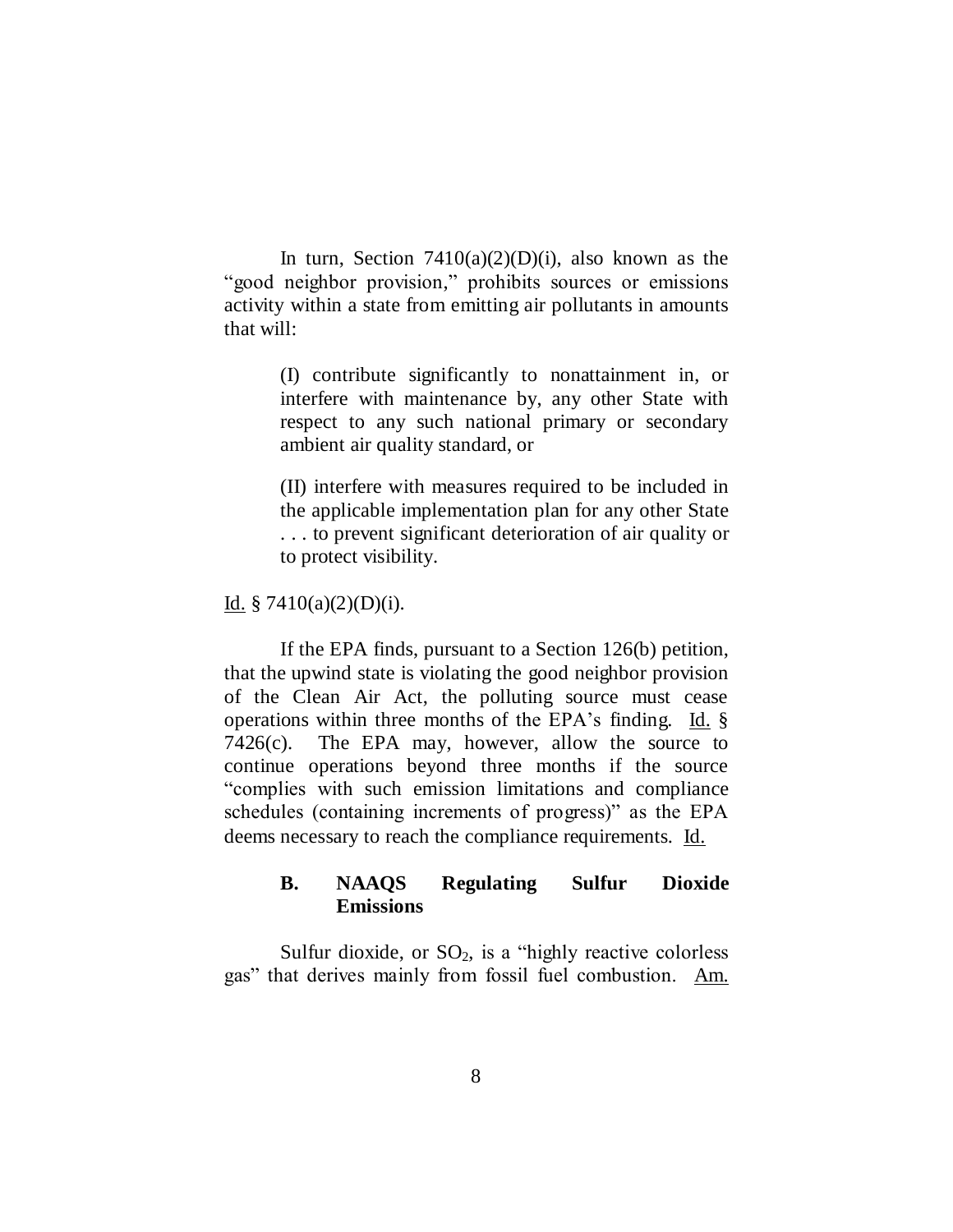Lung Ass'n v. EPA, 134 F.3d 388, 389 (D.C. Cir. 1998). It smells like rotten eggs and causes acid rain at elevated concentrations in the air. Id. The presence of sulfur dioxide in the air creates adverse health effects, especially for people with asthma. Id. On June 22, 2010, the EPA revised the NAAQS that had previously regulated sulfur dioxide emissions to enact stricter standards and ensure the continued protection of public health with an "adequate margin of safety." Primary National Ambient Air Quality Standard for Sulfur Dioxide, 75 Fed. Reg. 35,520, 35,521 (June 22, 2010) (to be codified at 40 C.F.R. pts. 50, 53, 58) ("1-hour  $SO_2$ NAAQS"). Specifically, the EPA replaced the 24-hour and the annual standards that had been in place with a new shortterm, more stringent standard that sets the level of sulfur dioxide emissions at 75 ppb (parts per billion) per the hour. Id. 1-hour  $SO_2$  NAAQS became effective on August 23, 2010. As part of the implementation process of the 1-hour  $SO<sub>2</sub>$  NAAQS, states are required to submit their SIPs by June 2013 and to achieve attainment, implementation, maintenance, and enforcement of the NAAQS by August 2017. Id. at 35,577.

# **C. The New Jersey Department of Environmental Protection's Section 126(b) Petition**

On September 17, 2010, the State of New Jersey Department of Environmental Protection (the "NJ Department") filed a petition under Section  $126(b)$  of the Clean Air Act, 42 U.S.C.  $\S$  7426(b), (the "Section 126(b) petition"), requesting that the EPA issue an order restricting sulfur dioxide emissions from Portland. Specifically, the NJ Department requested that the EPA make a finding that the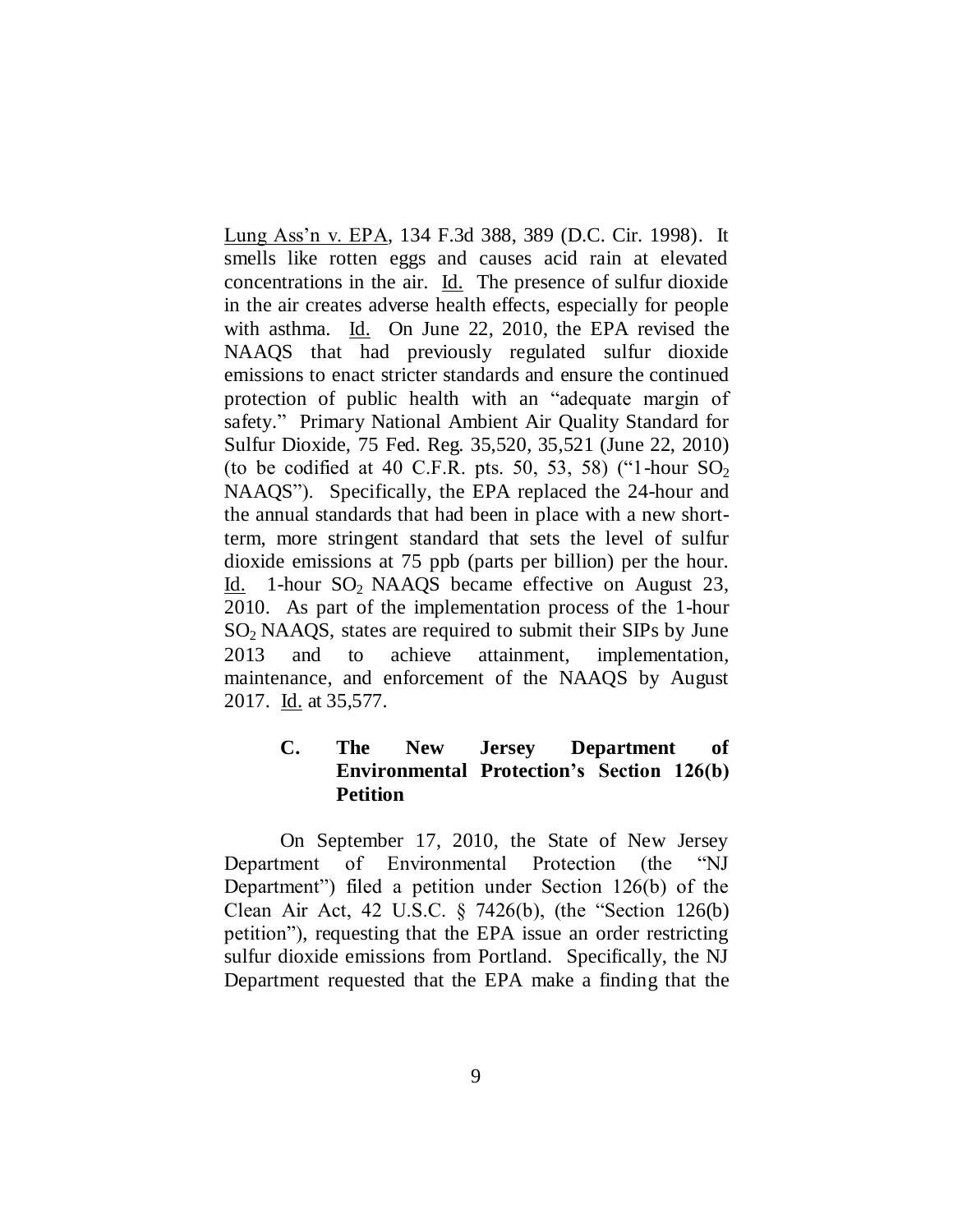trans-boundary sulfur dioxide emissions from the nearby Portland plant significantly contribute to nonattainment and/or interfere with maintenance of the 1-hour  $SO_2$  NAAQS in New Jersey. In support of its petition, the NJ Department submitted air quality and aerial dispersion modeling analyses $4$ to show that emissions from Portland cause violations of the 1-hour  $SO_2$  NAAQS in Warren, Sussex, Morris, and Hunterdon Counties in New Jersey.

On April 7, 2011, the EPA published a proposed response to the NJ Department's Section 126(b) petition, finding that sulfur dioxide emissions from Portland violate the interstate air pollution transport provisions of the Clean Air Act and suggesting emissions limitations and compliance schedules to remedy the problem. See Response to Petition from New Jersey Regarding  $SO<sub>2</sub>$  Emissions from the Portland Generating Station, 76 Fed. Reg. 19,662 (Apr. 7, 2011) (to be codified at 40 C.F.R. pt. 52) ("Proposed Rule"). The EPA invited public comments on the Proposed Rule and

 $\overline{a}$ 

<sup>4</sup> Dispersion modeling simulates air pollutant emissions as they are carried throughout the atmosphere. These models replicate the conditions of the atmosphere, providing "an estimate of the concentration of pollutants as they travel away from an emission source" and can be used "to determine" whether a new source will adversely impact an area or to predict whether the control of an individual source will have a beneficial effect.‖ *Dispersion Modeling* , AIR QUALITY MANAGEMENT ONLINE PORTAL, EPA, http://www.epa.gov/oaqps001/aqmportal/management/modeli ng/dispersion.htm (last visited June 19, 2013).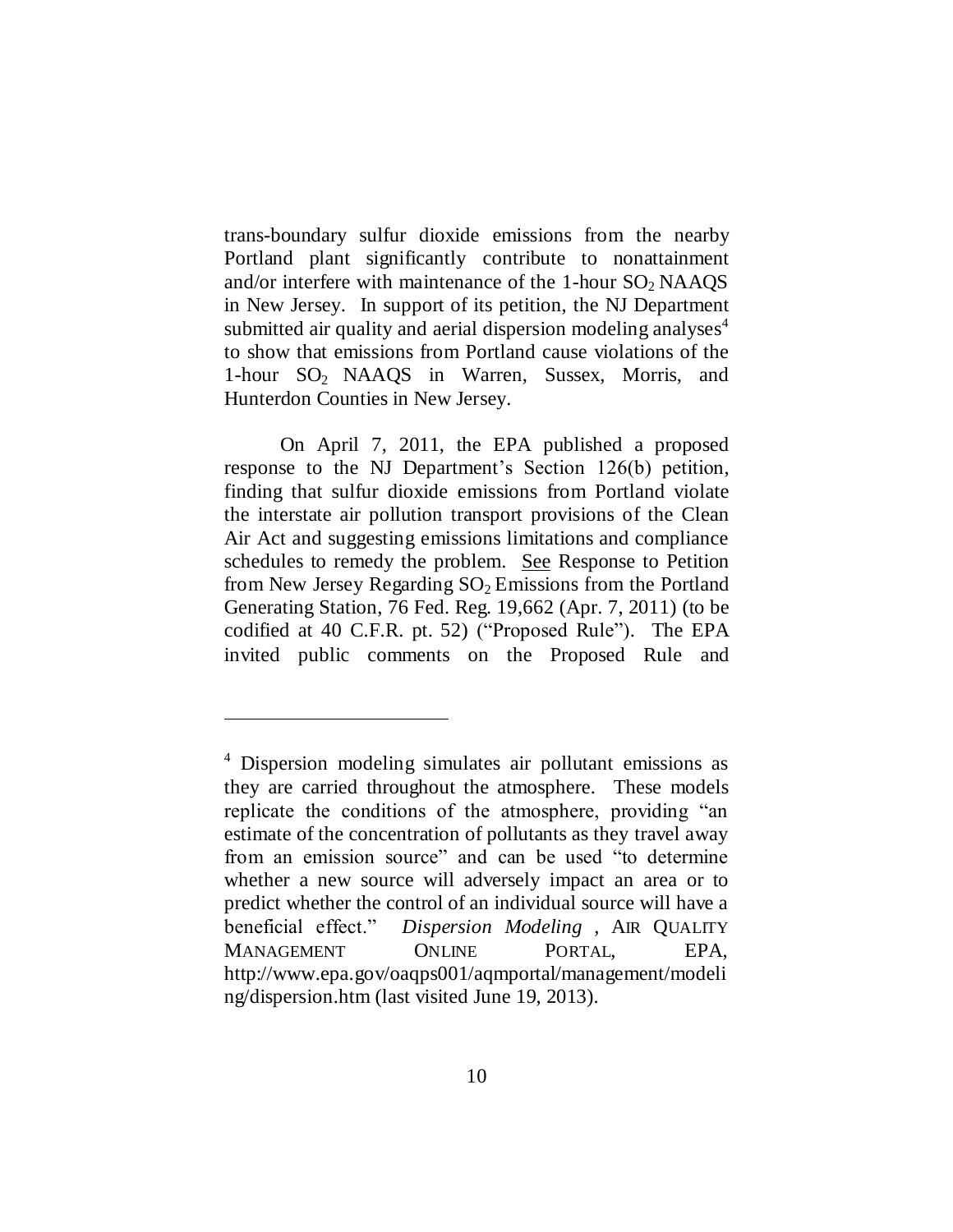announced a public hearing to be held on April 27, 2011 in Warren County, New Jersey. The EPA received numerous public comments from inter alia, individuals, government officials, environmental groups, the Pennsylvania Department of Environmental Protection, the NJ Department, GenOn, and the American Lung Association of the Mid-Atlantic. Many of these comments favored the Proposed Rule. The Pennsylvania Department of Environmental Protection submitted a comment in which it acknowledged that residents of Pennsylvania would realize public health and environmental benefits from a reduction in sulfur dioxide emissions but suggested some alterations to the proposed compliance schedule.

On November 7, 2011, the EPA issued its final rule granting the NJ Department's Section 126(b) petition, which finds that Portland's sulfur dioxide emissions significantly contribute to nonattainment and interfere with maintenance of the 1-hour  $SO<sub>2</sub>$  NAAQS in New Jersey. See Final Response to Petition from New Jersey Regarding  $SO<sub>2</sub>$  Emissions from the Portland Generating Station, 76 Fed. Reg. 69,052, 69,053 (Nov. 7, 2011) (to be codified at 40 C.F.R. pt. 52) ("Portland" Rule"). The EPA authorized the continued operation of Portland but imposed emissions limits and compliance schedules to bring Portland into compliance as expeditiously as practicable.

The EPA based its finding on a review of the NJ Department's air quality modeling, its independent assessment of the American Meteorological Society/Environmental Protection Agency Regulatory Model (AERMOD) dispersion modeling, and other highly technical analyses. Portland Rule, 76 Fed. Reg. at 69,053. The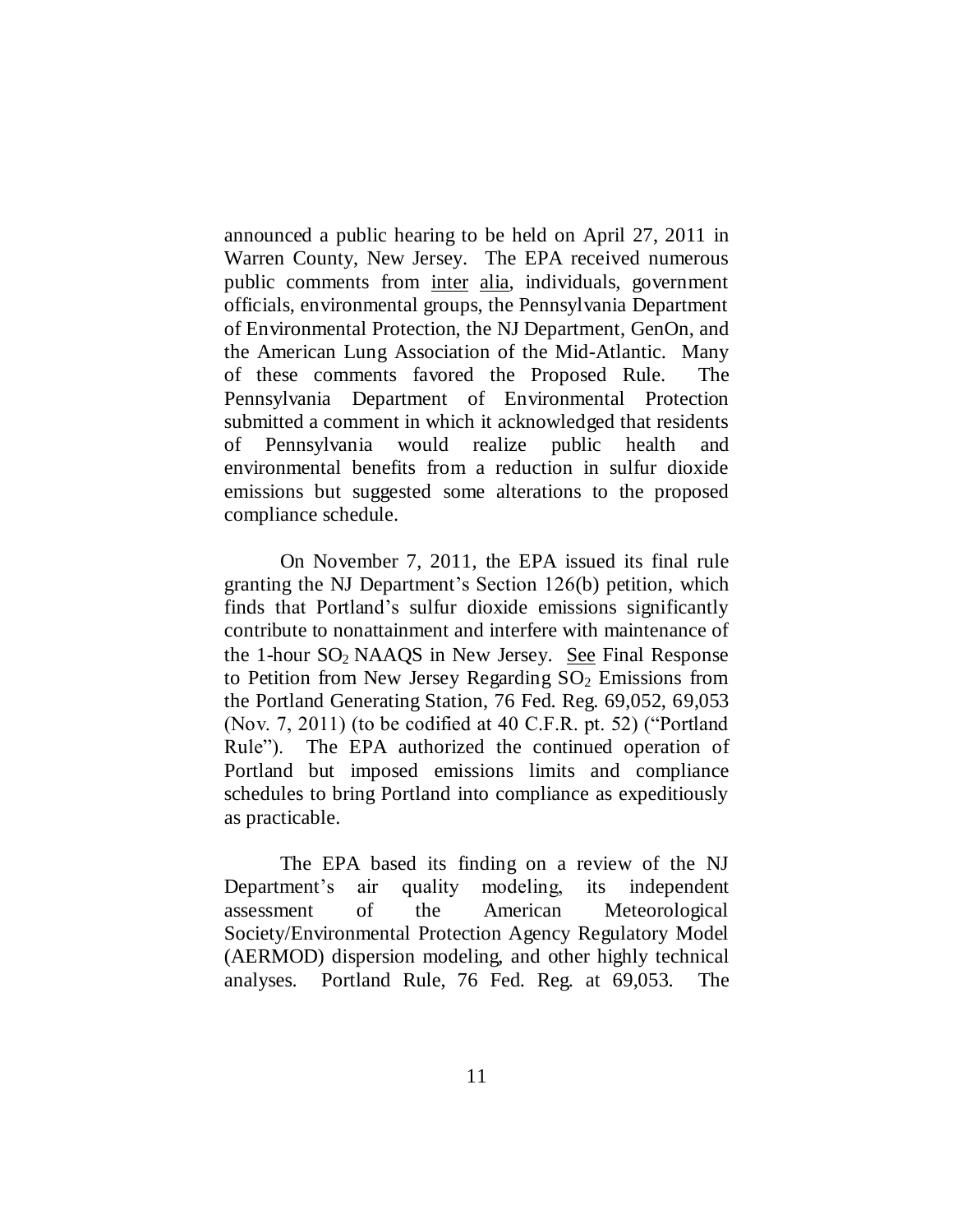Portland Rule requires Portland to reduce its sulfur dioxide emissions by approximately 81% at its two coal-fired generating units within three years of the rule's effective date and to adhere to interim sulfur dioxide emissions limits to ensure that Portland demonstrates the requisite increments of progress towards achieving final compliance. Portland Rule, 76 Fed. Reg. at 69,053, 69,064.

GenOn petitioned for our review of the Portland Rule, challenging the EPA's authority to impose direct regulations on Portland before the time that Pennsylvania is required to complete its Section 110 SIP process for the 1-hour  $SO_2$ NAAQS. GenOn contends that this action offends the cooperative federalism structure of the Clean Air Act by undermining a state's power to determine how to achieve air control standards.

### **II. ANALYSIS**

This Court has jurisdiction pursuant to Section 307(b)(1) of the Clean Air Act, which allows us to review a final EPA action that is locally or regionally applicable within our Circuit. 42 U.S.C. § 7607(b)(1); see Harrison v. PPG Indus., Inc., 446 U.S. 578, 584-94 (1980); W. Penn Power Co. v. EPA, 860 F.2d 581, 584 (3d Cir. 1988). Because the Portland Rule affects a facility located in the Commonwealth of Pennsylvania and its repercussions affect counties in the State of New Jersey, we have jurisdiction to review this matter. Although Section L of the Portland Rule, entitled "Judicial Review," indicates that petitions for review must be filed in the D.C. Circuit, the parties agree that this was noted in error. Jurisdiction in the D.C. Circuit is appropriate only for specifically enumerated EPA actions and for regulations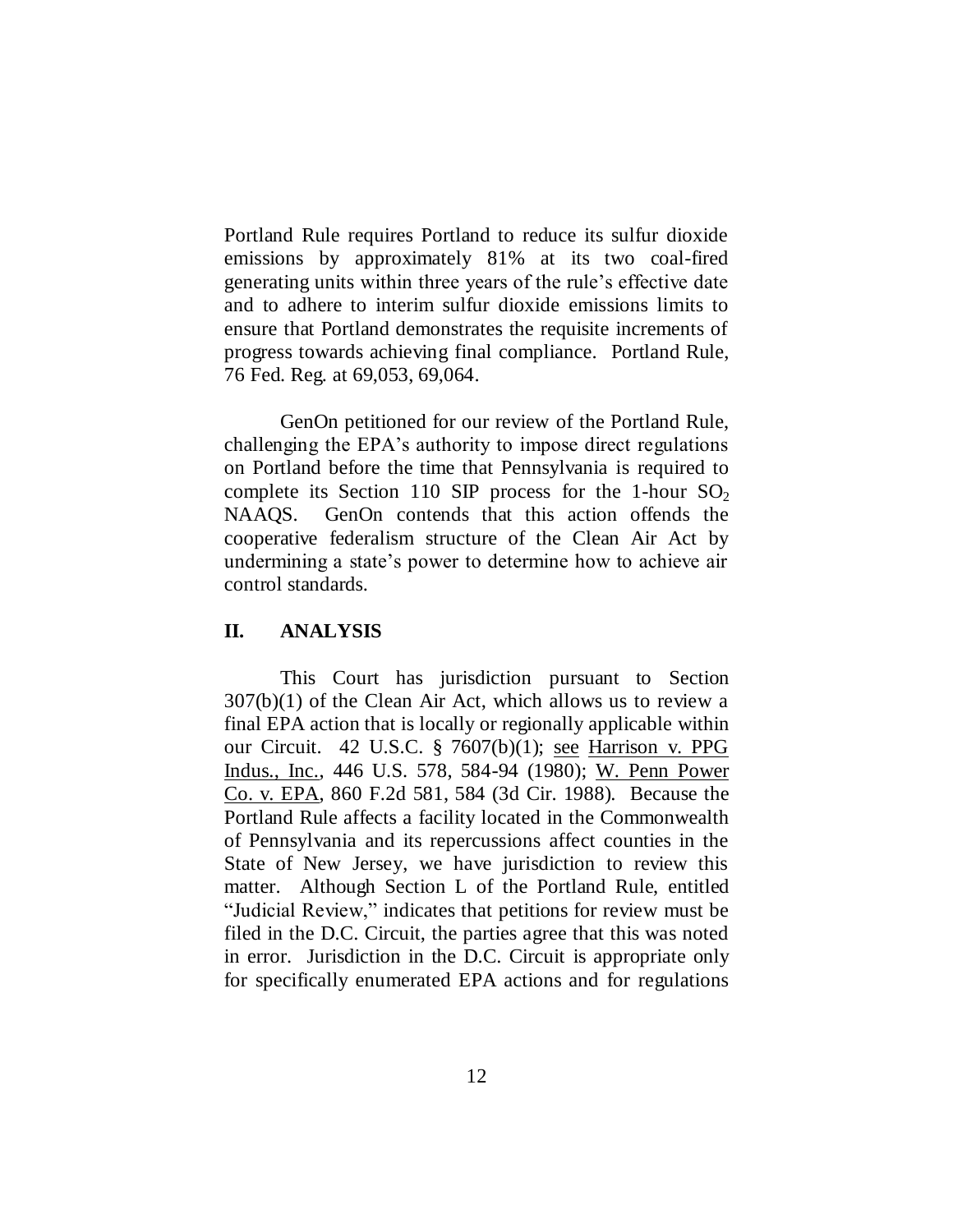with national scope or impact. Id. The Portland Rule neither fits into the enumerated EPA actions nor is of nationwide scope or effect that would make jurisdiction in the D.C. Circuit proper.

We are asked to consider whether the prohibition against transmitting interstate air pollutants that is referenced in Section 126(b) relates to emissions limitations that are specifically contained in the Section 110 SIP of the upwind state or, more generally, to all interstate air pollution. GenOn and the Utility Air Regulatory Group ("UARG"),<sup>5</sup> contending the former, view the Section 126(b) petition process as expressly linked to the SIP requirement of Section  $110(a)(2)(D)(i)$ , arguing that there can be no valid Section 126(b) petition until Pennsylvania is afforded an opportunity to establish its SIP for the 1-hour  $SO_2$  NAAQS and has failed to do so. The EPA, however, agrees with the latter approach, claiming that it can make a finding on a Section 126(b) petition without regard to the Section 110 SIP process.

We follow the Chevron two-step framework when reviewing an administrative agency's construction of a statute. Hagans v. Comm'r of Soc. Sec., 694 F.3d 287, 294 (3d Cir. 2012). If the statute is clear, we give effect to the unambiguous expressed intent of Congress. De Leon–Ochoa v. Att'y Gen. of U.S., 622 F.3d 341, 348 (3d Cir. 2010) (citing Chevron, U.S.A., Inc. v. Natural Res. Def. Council, Inc., 467 U.S. 837, 842-43 (1984)). However, if the statute is

<sup>&</sup>lt;sup>5</sup> UARG has submitted an amicus brief in support of GenOn as petitioner-intervenor.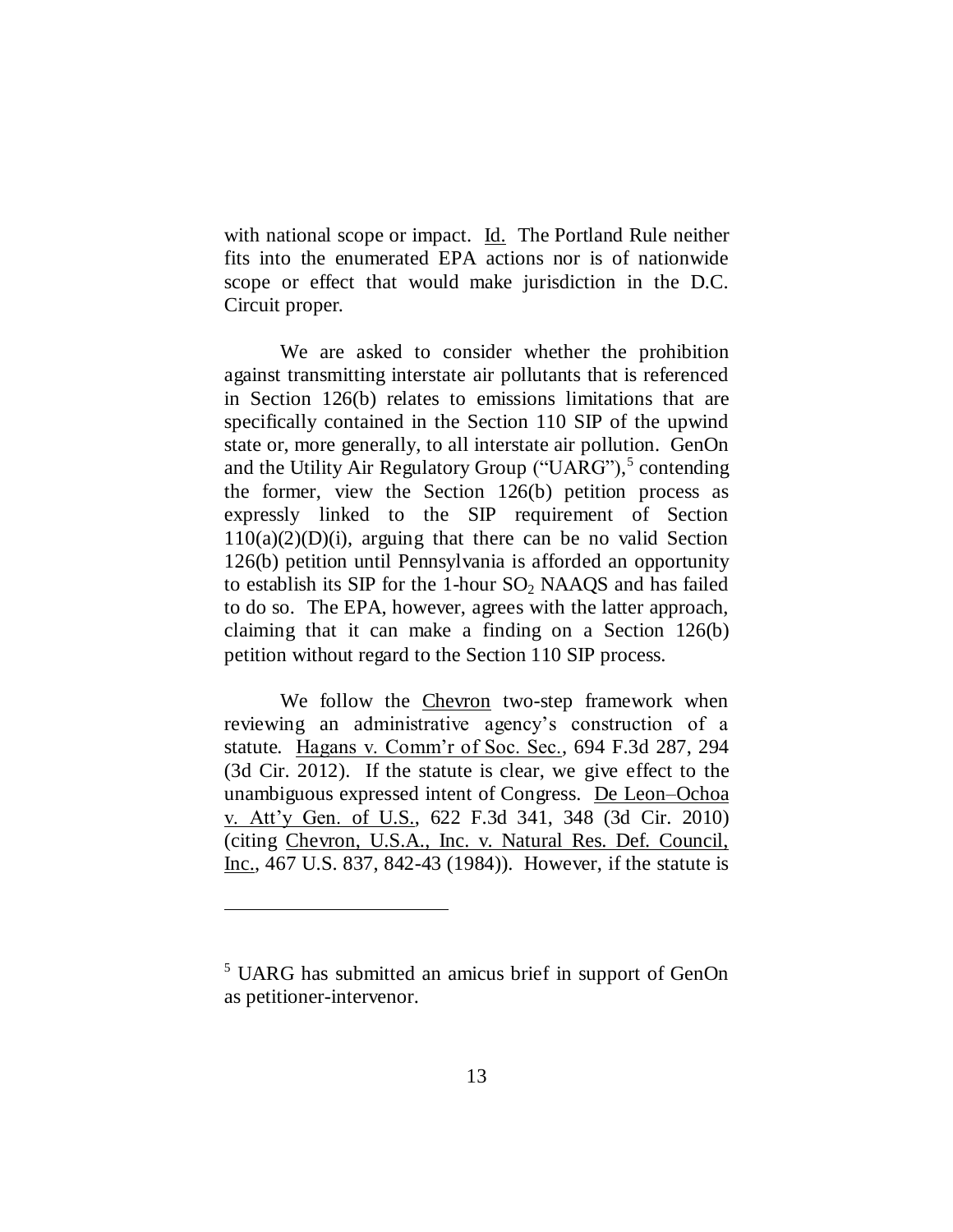silent or ambiguous regarding a specific issue, we move to step two and give deference to the implementing agency's reasonable construction of the statute. Id.

### **A. Chevron Step One**

We begin by determining whether Congress has "unambiguously expressed [its] intent" by examining the "plain" and "literal" language of the statute. United States v. Geiser, 527 F.3d 288, 294 (3d Cir. 2008) (internal citations omitted). "To determine whether the statutory language is ambiguous, we must examine 'the language itself, the specific context in which that language is used, and the broader context of the statute as a whole." Rosenberg v. XM Ventures, 274 F.3d 137, 141 (3d Cir. 2001) (internal citations omitted). We "must not be guided by a single sentence or member of a sentence, but look to the provisions of the whole law, and to its object and policy." Prestol Espinal v. Att'y Gen. of U.S., 653 F.3d 213, 217 (3d Cir. 2011) (internal citations and quotations omitted).

The operative language of Clean Air Act Section 126(b) is that a petition under this section may be granted when a major source or group of stationary sources emits air pollutants "in violation of the prohibition of section 7410(a)(2)(D)[(i)]." 42 U.S.C. § 7426(b). The language of Section  $7410(a)(2)(D)(i)$  states that each SIP for primary or secondary NAAQS "shall contain adequate provisions prohibiting . . . emissions activity within the [s]tate from . . . contribut[ing] significantly to nonattainment in, or interfer [ing] with maintenance by, any other [s] tate" with respect to such NAAQs or "interfer[ing] with measures required to be included in the applicable [SIP] for any other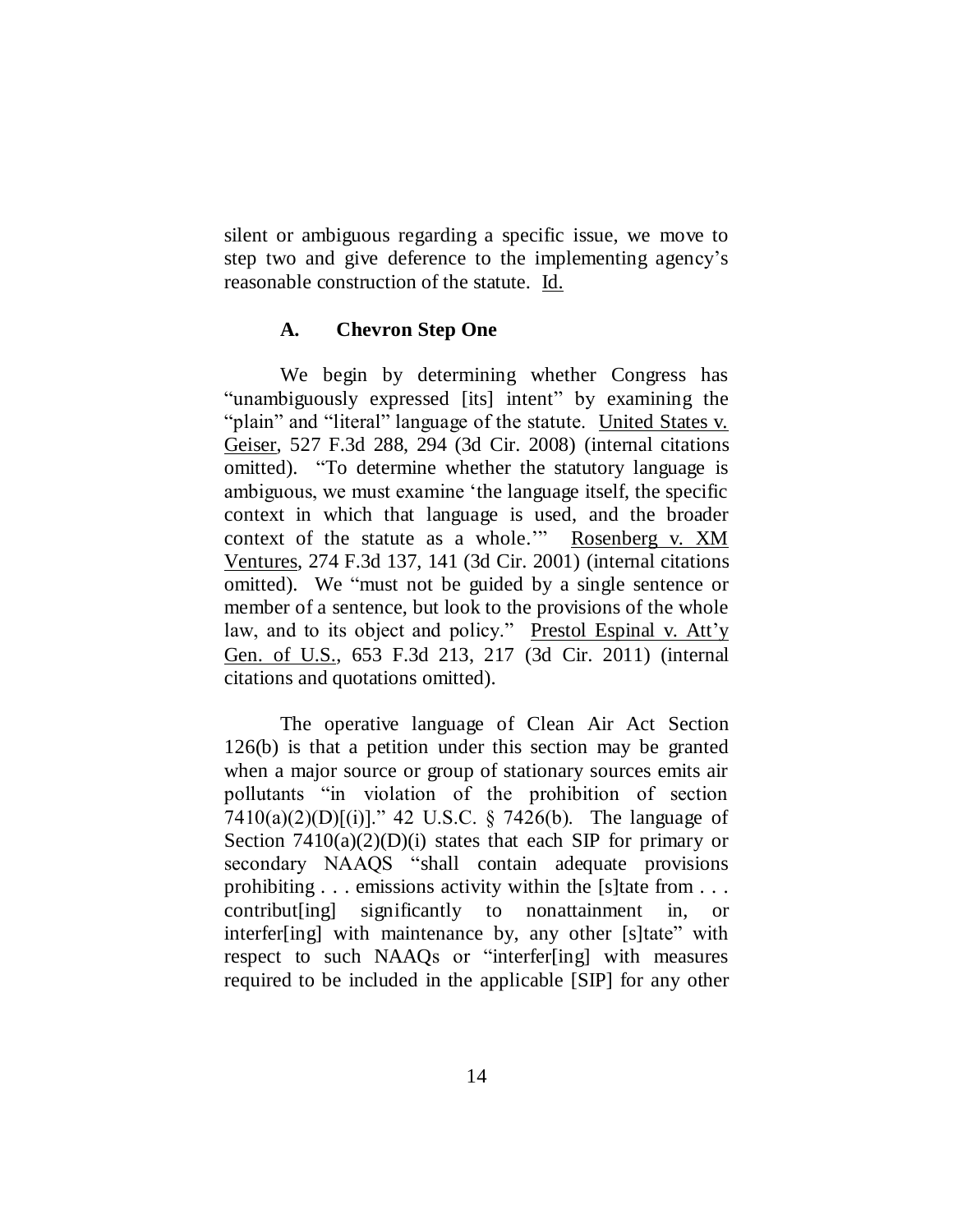[s]tate . . . to prevent significant deterioration of air quality or to protect visibility." Id.  $\frac{8}{7410(a)(2)(D)(i)}$ .

While GenOn contends that the "prohibition" refers to a violation of an emissions limitation specific to the Section 110 SIP of the upwind state, its argument fails to take into account the entirety of the statutory scheme. When we consider the applicable language of the Clean Air Act in light of the overall statute and its interplay with other related sections, we conclude that the relevant language of the statute is unambiguous.

Section 126(b) contains no temporal limitation on a state's right to petition the EPA. This section obligates the EPA to grant or deny a Section  $126(b)$  petition "[w]ithin 60 days after receipt  $\dots$  and after public hearing." Id. § 7426(b). This language demonstrates that the EPA must act quickly on a Section 126(b) petition—and not wait the potential several years that it would take for states to fully adopt SIPs implementing new NAAQS. As the EPA has correctly expressed, "nothing in the statutory language in section 126 prohibits a downwind state from filing a section 126 petition until after an upwind state, in which the source or sources are located, has submitted, or is required to submit, a section  $110(a)(2)(D)$  SIP to the EPA for approval." Portland Rule, 76 Fed. Reg. at 69,055. We also agree with the EPA that there is no indication anywhere in the text of Section 126 that a Section 126(b) petition is conditional upon the initiation or completion of the SIP process. If such a condition were present, Section 126(b) petitions could stand still for several years until the SIP relating to a new NAAQS is adopted by a state, approved by the EPA, and all necessary revisions to it have been made. Such a result violates the statute's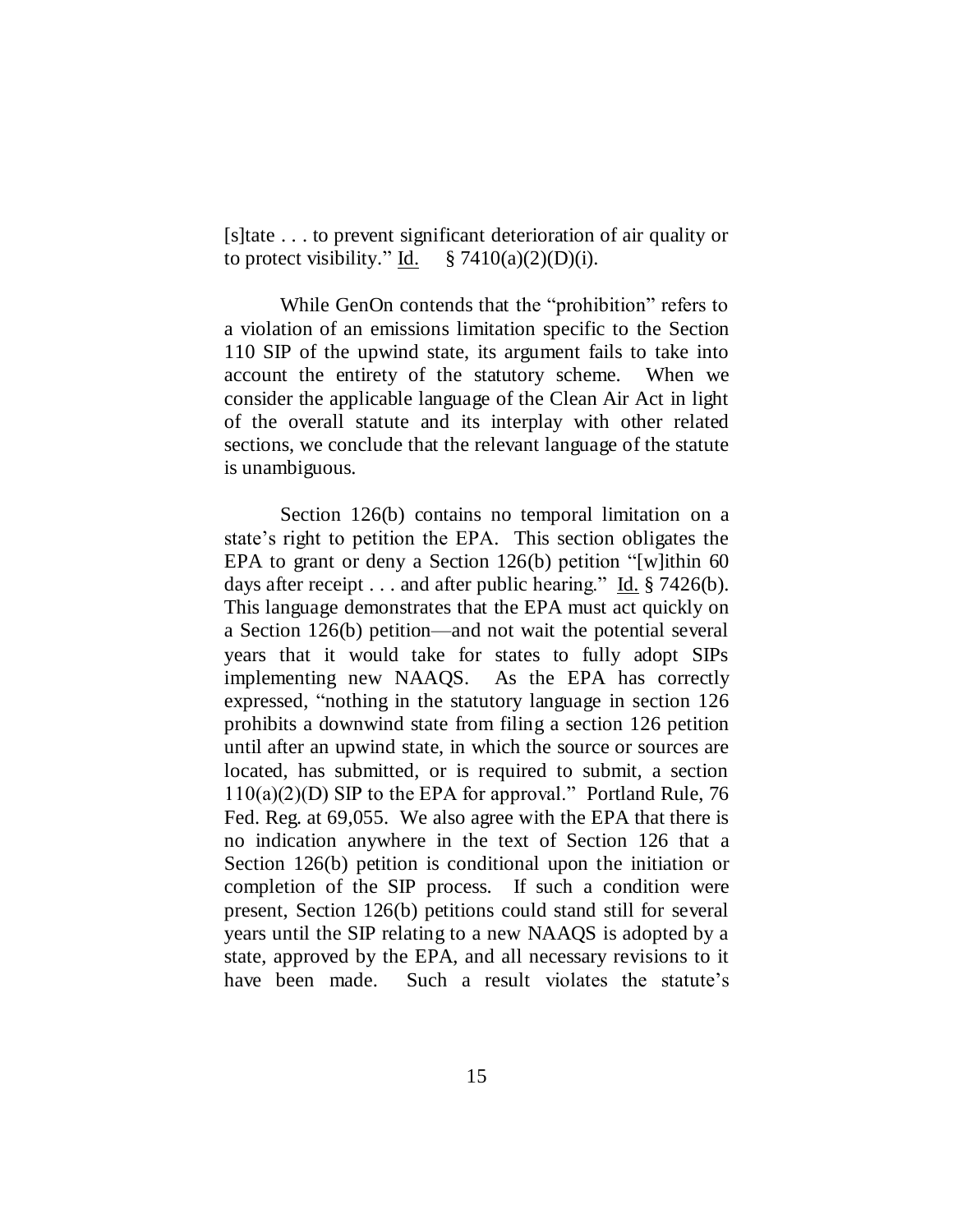requirement that the EPA act on Section 126(b) petitions within sixty days.

The language of Section 126(c) also supports our view. This section provides that it "shall be a violation of this section and the applicable implementation plan in such State . . . for any major existing source to operate more than three months after such [Section 126(b)] finding has been made with respect to it." 42 U.S.C. 7426 $(c)$  (emphasis added). We agree with the EPA that the underlined language would serve no purpose if we were to adopt GenOn's view since there would have been no need for Congress to separately state under Section 126(c) that a Section 126(b) finding constitutes a SIP violation if operation of the polluting source continues. ―It is a cardinal principle of statutory construction that a statute ought, upon the whole, to be so construed that, if it can be prevented, no clause, sentence, or word shall be superfluous, void, or insignificant." TRW Inc. v. Andrews, 534 U.S. 19, 31 (2001) (internal citations and quotations omitted).

Our conclusion that the language of the statute is unambiguous is also supported by the D.C. Circuit's examination of three specific provisions of Section 126(b) in Appalachian Power Co. v. EPA, 249 F.3d 1032 (D.C. Cir. 2001). In Appalachian, several states submitted Section 126(b) petitions requesting that the EPA regulate sources emitting nitrogen oxide that contributed significantly to downwind air pollution in those states. Id. at 1036-37. The EPA ultimately issued a rule under Section 126(b) requiring upwind sources to conform to certain emissions limits and engage in an emissions trading program. Id. at 1039. At the time that the EPA issued this rule, the upwind states were also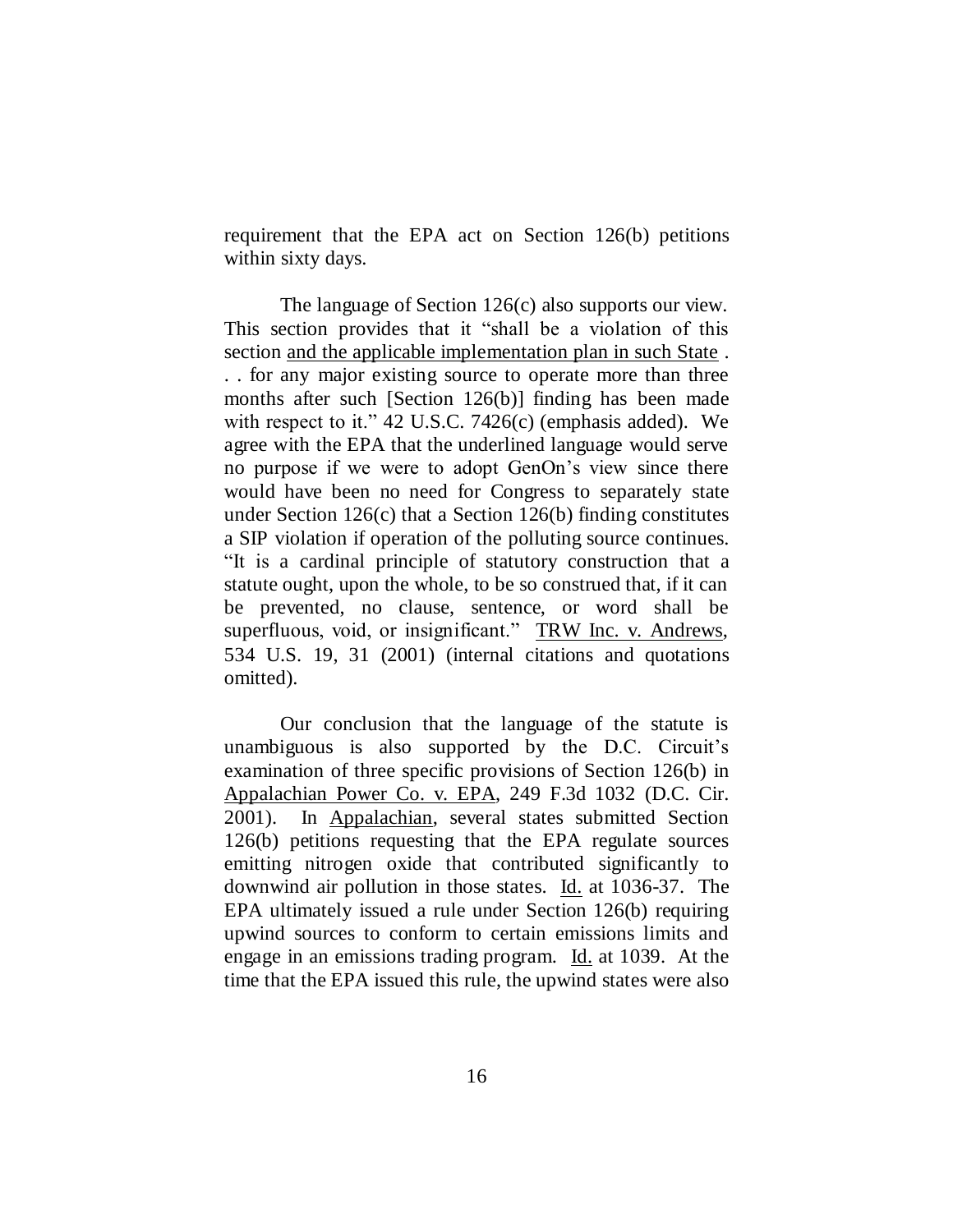subject to an ongoing Section 110 nitrogen oxide SIP call previously issued by the EPA, requiring deadlines by which these states had to revise their SIPs to comply with nitrogen oxide emissions reductions. Id. at 1037-38. Certain petitioners contested the EPA's Section 126(b) rule and, specifically, the EPA's interpretation of the interplay between Sections 110 and 126(b) of the Clean Air Act. Id. at 1045-46. The petitioners contended that Sections 110 and 126(b) prevented the EPA from making any Section 126(b) findings while the nitrogen oxide SIP call was ongoing because allowing the EPA to act in these circumstances would amount to a violation of the "cooperative federalism" structure of the Clean Air Act that gives states primary responsibility to address interstate transport in the first instance. Id. The D.C. Circuit rejected this argument. Recognizing that states indeed retain the power under Section 110 to determine how to achieve NAAQS and that the EPA may not "dictate" to a state a specific means to do so, the D.C. Circuit held that "this principle  $\ldots$  cannot be absolute in the face of § 126, which contemplates that in at least some circumstances the EPA will directly regulate sources within a state." Id. at 1046.

The court in Appalachian reasoned that "three critical provisions of § 126 would lose their force if, as the petitioners suggest, the lengthened timetable of the nitrogen oxide SIP call were to suspend the  $\S$  126 process." Id. at 1047. First, Section 126's requirement that a source contributing to downwind nonattainment may not operate for more than three years after such finding would be eliminated if the EPA had to wait for completion of the SIP process to make Section 126 findings. Id. The second reason is that Section 126 provides for relief independent of any action by the upwind state, while a SIP revision requires action from that state. Id. Third,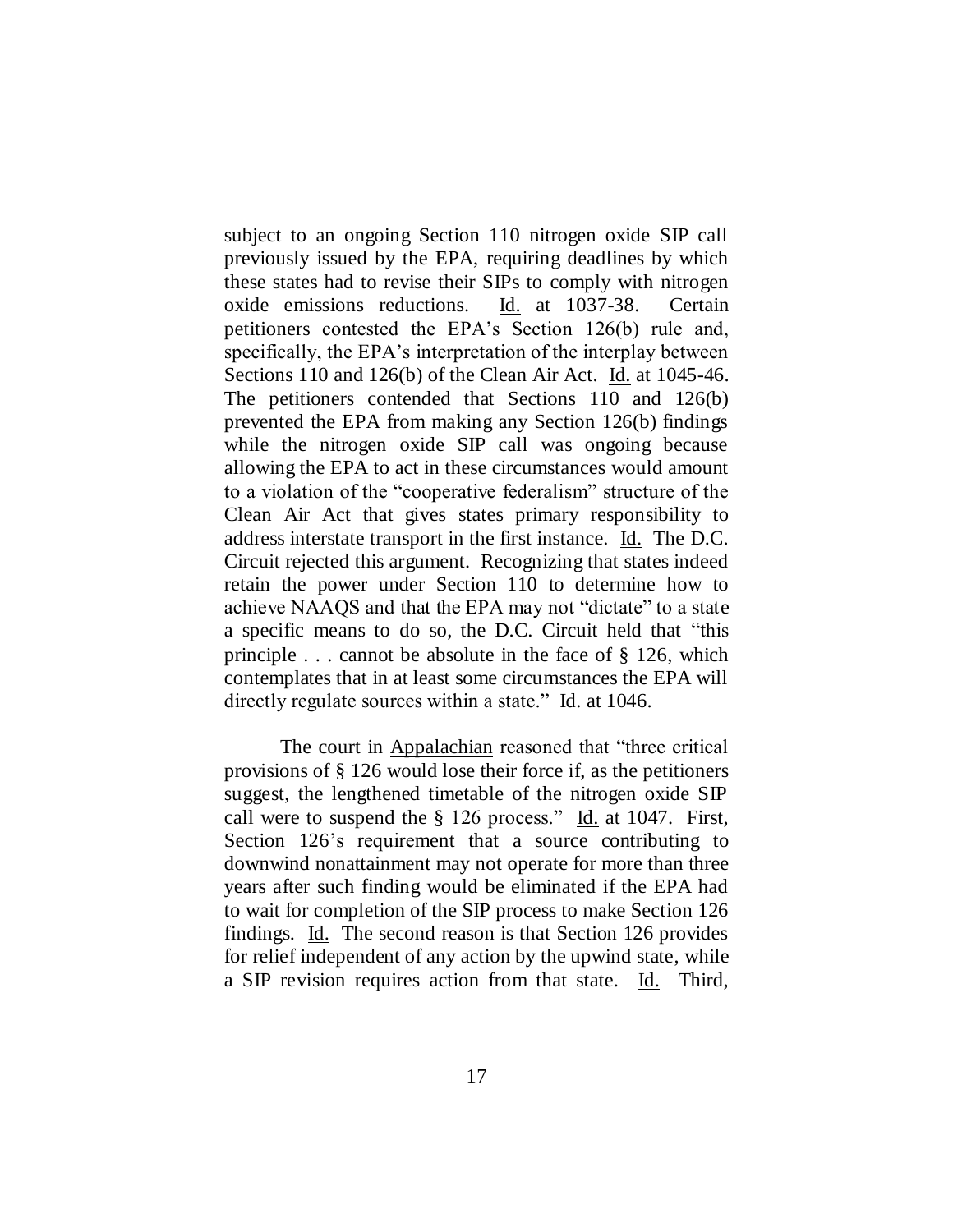relief under Section 126, unlike SIP calls, is independent of the discretionary policy preferences of the EPA since it must act on a petition within sixty days. Id. These provisions support our view that the statute unambiguously allows the EPA to make a Section 126 finding independently of the Section 110 SIP process.

In response to the petitioners' argument that the EPA's construction would effectively deprive Section 110 of its force by binding states to emissions limits set by the EPA and not by their own SIP, the court in Appalachian responded that it has never been suggested that under Section 110, states may "develop their plans free of extrinsic legal constraints." Id. ―SIP development, like any environmental planning process, commonly involves decisionmaking subject to various legal constraints. That § 126 imposes one such limitation—and it is surely not the only independent provision of federal law to do so—does not affect a state's discretion under  $\S 110$ ." Id.

This line of reasoning supports our conclusion that the language of the Clean Air Act regarding the interplay of Section 126(b) and Section 110 is unambiguous. The plain language of the relevant portions of the statute and the context in which such language is used convey that Congress intended Section 126(b) as a means for the EPA to take immediate action when downwind states are affected by air pollution from upwind sources. Any other interpretation would defeat the underlying objective of the Section 126(b) petition process. For these reasons, we conclude that the plain language of the statute is unambiguous and supports the EPA's issuance of the Portland Rule.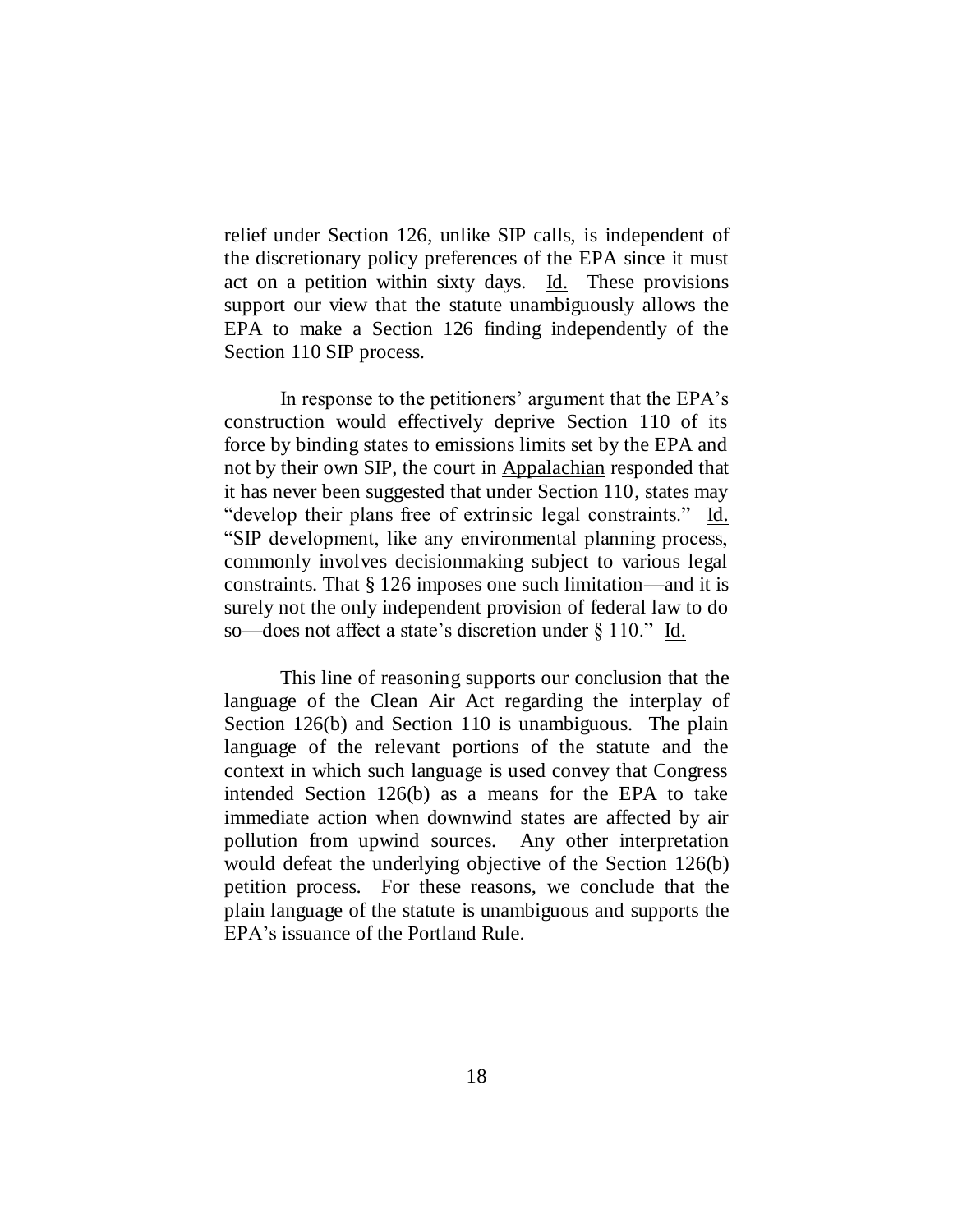Given the novelty of the issue before us, we find it appropriate to engage in an "in the alternative" analysis where we conduct step two of Chevron to determine whether the EPA has reasonably construed the statute. See Pennsylvania Dep't of Pub. Welfare v. U.S. Dep't. of Health & Human Servs., 647 F.3d 506, 512 (3d Cir. 2011) (conducting the second step of the Chevron analysis even after finding the statute unambiguous). Even if the relevant language of the Clean Air Act were deemed ambiguous, we still find that the EPA's action was proper.

#### **B. Chevron Step Two**

Under step two of the Chevron framework, we consider whether the EPA's interpretation is reasonable in light of the language, policies, and legislative history of the Clean Air Act. United States v. Riverside Bayview Homes, Inc., 474 U.S. 121, 131 (1985). While GenOn and UARG argue that the Clean Air Act's legislative history emphasizes the concept of cooperative federalism, including states' primary responsibility in implementing regulations promulgated by the EPA, this view is not dispositive to our determination of reasonableness. We neither disagree that the Clean Air Act is structured on cooperative federalism nor seek to minimize the essential role that the states play in this process. Rather, we believe that reliance on the Clean Air Act's legislative history that promotes the concept of cooperative federalism does not assist us in examining the rationale behind the enactment of Section 126(b) itself.

Congress enacted Section 126(b) as part of the Clean Air Act Amendments of 1977. Pub. L. No. 95-95, 91 Stat. 685, § 123 (1977). In a report accompanying its version of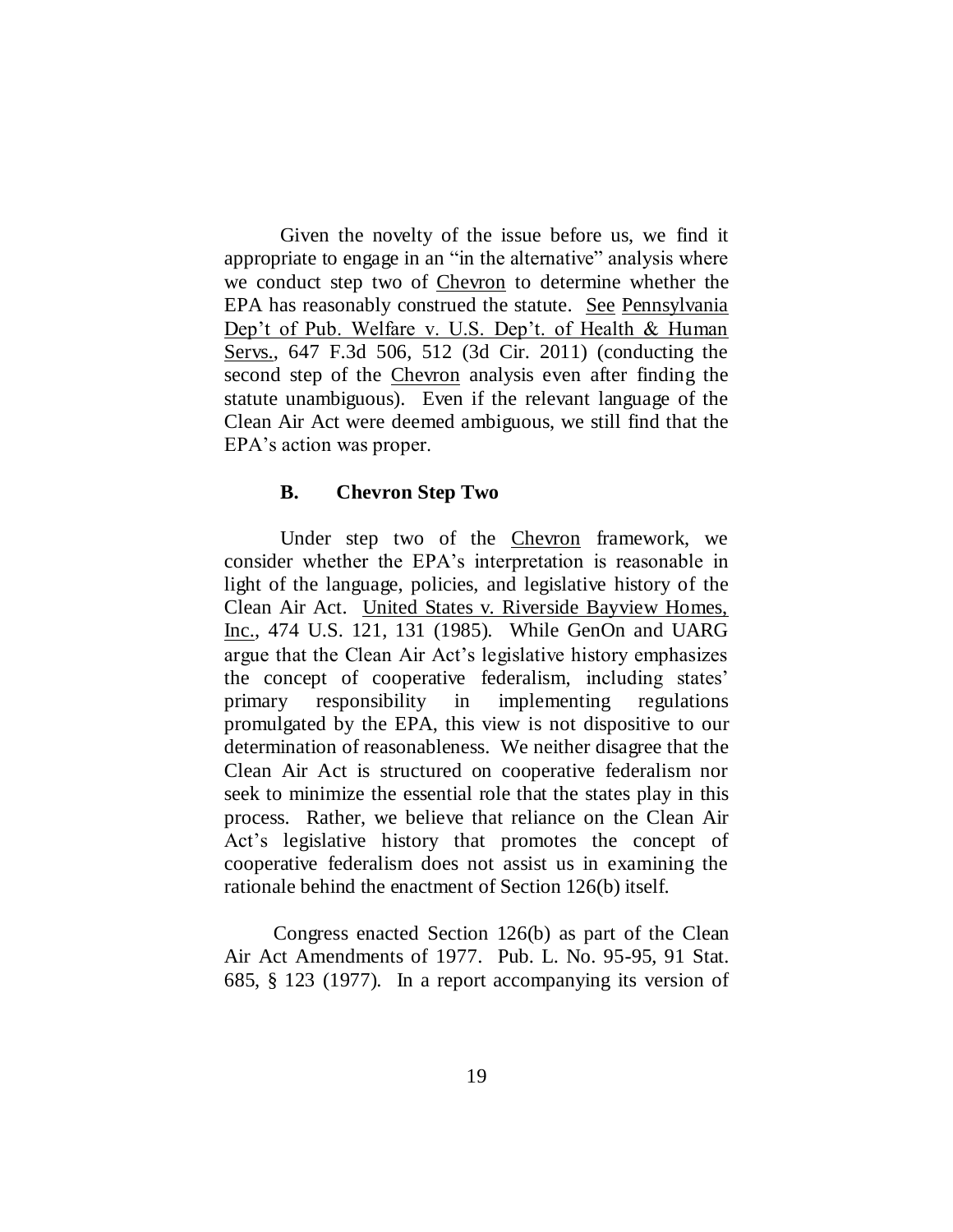the bill, the House of Representatives recognized that the law prior to 1977 had inadequately addressed the problem of interstate air pollution and that an effective program must rely on the state that actually receives the pollution and has an "incentive and need to act." H.R. REP. No. 95-294, at 330 (1977), reprinted in 4 1977 LEGISLATIVE HISTORY OF THE CLEAN AIR ACT AMENDMENTS OF 1977, at 2797. The House of Representatives report states that Section 126(b) would remedy this problem so that any state could petition the EPA for a finding that "any new, modified, or existing stationary source in any other [s]tate is (or would be) emitting pollutants which cause or contribute to impermissible interstate air pollution.‖ Id. In doing so, the House of Representatives acknowledged that the Section 126 mechanism would be a separate and alternative method for states to address interstate air pollution. Id. at 331.

[A Section 126] petition process is intended to expedite, not delay, resolution of interstate pollution conflicts. . . . [T]he committee intends to create a second and entirely alternative method and basis for preventing and abating interstate pollution. The existing provision prohibiting any stationary source from causing or contributing to air pollution which interferes with timely attainment or maintenance or a national ambient air standard (or a prevention of significant deteriorating or visibility protection plan) in another State is retained. A new provision prohibiting any source from emitting any pollutant after the Administrator has made the requisite finding and granted the petition is an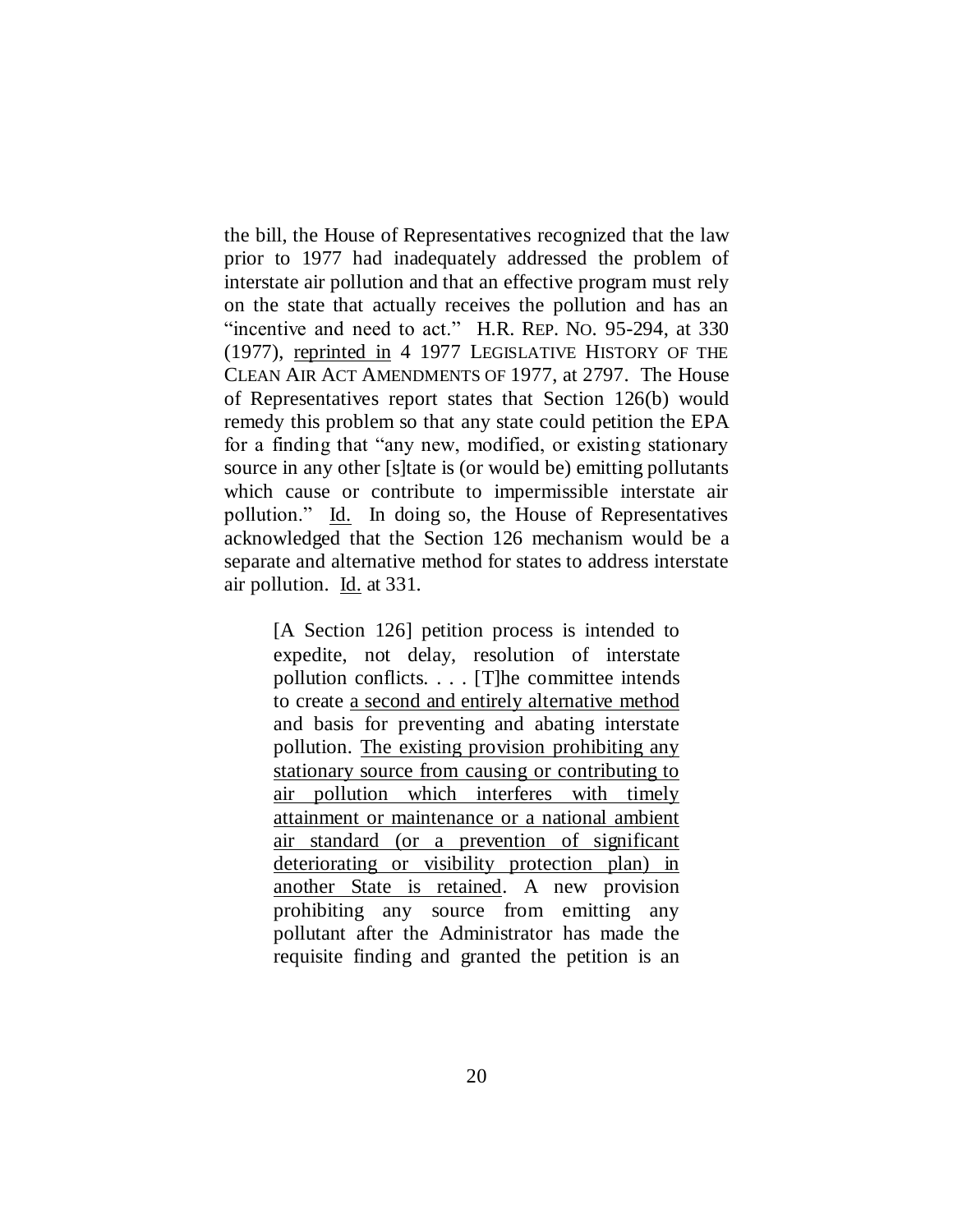independent basis for controlling interstate air pollution.

Id. (emphasis added).

Additionally, the House of Representatives report indicated that an effective program addressing the problem of interstate air pollution "must include a Federal mechanism for resolving disputes which cannot be decided through cooperation and consultation between the States or persons involved." Id. at 330.

A report of the Senate Committee on Environment and Public Works accompanying the 1977 Clean Air Act amendments similarly explained that the previous structure that had been in place to address interstate pollution created a disadvantage for states that had stricter air pollution control requirements. S. REP. NO. 95-127, at 42 (1977), reprinted in 3 1977 LEGISLATIVE HISTORY OF THE CLEAN AIR ACT AMENDMENTS OF 1977, at 1415. The Senate Committee offered the example of the State of Ohio, which, despite being ordered by the 1970 amendments to the Clean Air Act to implement a plan to reduce emissions that would interfere with air quality standards, had not done so by 1976. Id. at 41- 42. This situation caused emissions from plants in Ohio to be transported across the Ohio River to West Virginia, which was forced to cope with pollution "not generated by a source" under its own control; [requiring] more stringent control of West Virginia sources to attain the ambient air quality standards." Id. at 42. The Committee concluded:

> In the absence of interstate abatement procedures, those plants in States with more stringent control requirements are at a distinct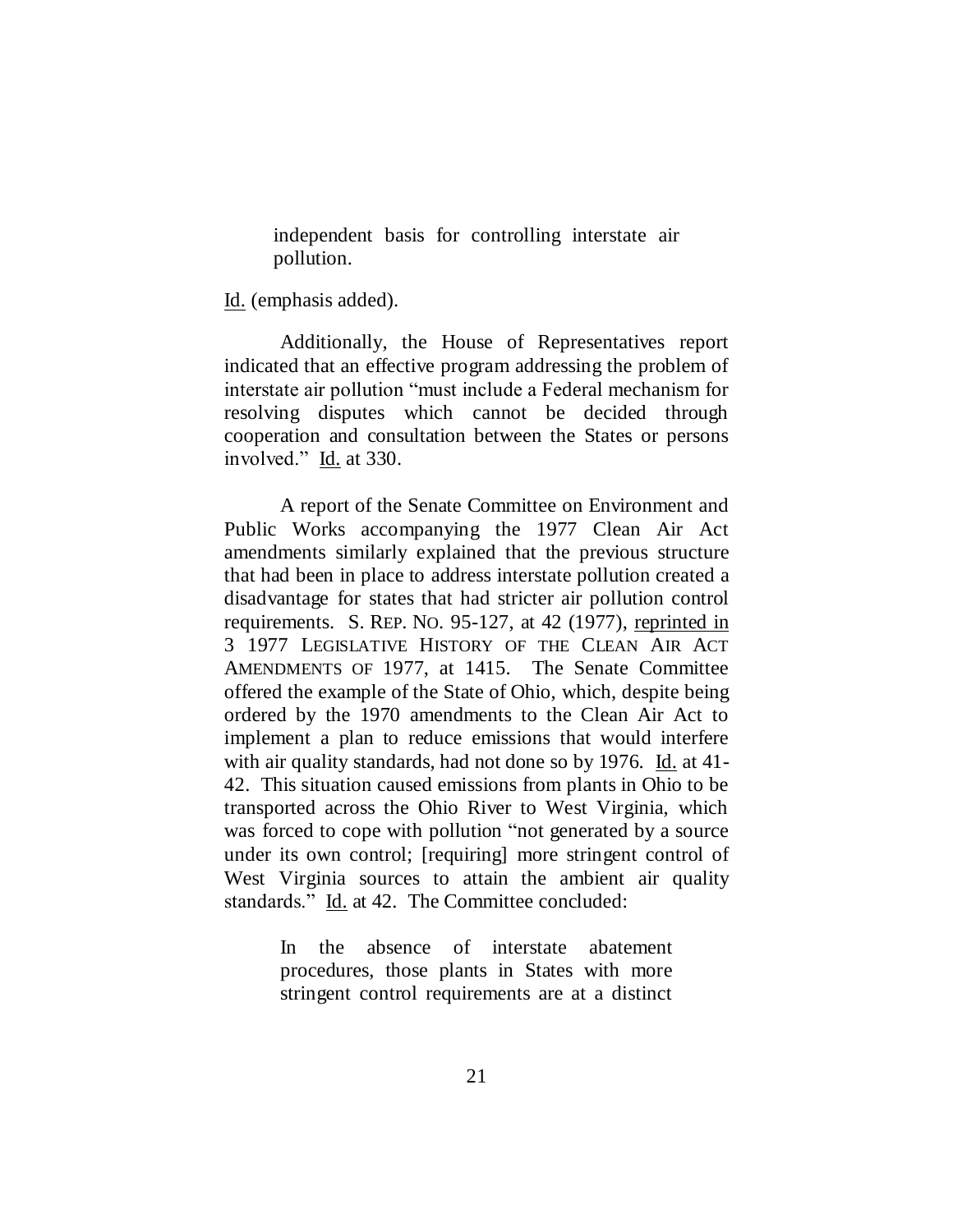economic and competitive disadvantage. [Section 126(b)] is intended to equalize the positions of the States with respect to interstate pollution by making a source at least as responsible for polluting another State as it would be for polluting its own State.

### Id.

This legislative history demonstrates that Congress viewed the Federal government as continuing to play an essential role in the fight against interstate pollution despite the fact that the states are the primary actors for implementing NAAQS and formulating SIPs. Congress recognized the importance of ensuring that the Federal government maintain its role in managing interstate air pollution, as the entity that ―can and must provide the technical information and enforcement assistance that States and localities need." Id. at 10. Thus, we conclude that Section 126(b) was intended to allow the EPA, as a federal regulator, to intervene when states fail to adhere to the air pollution control process. This interpretation supports the EPA's construction of the statute.

Existing case law also supports the notion that the EPA has reasonably construed the statute. In New York v. EPA, 852 F.2d 574 (D.C. Cir. 1988), the D.C. Circuit interpreted a Section 126(b) petition to not obligate the EPA to review existing SIPs as part of the EPA's Section 126(b) enforcement process, as the "language of  $$126(b)$  is quite specific and focuses on 'major sources,' not the validity of a state's SIP." Id. at 578. This case supports the idea that the "prohibition" referred to in Section  $126(b)$  is not dependent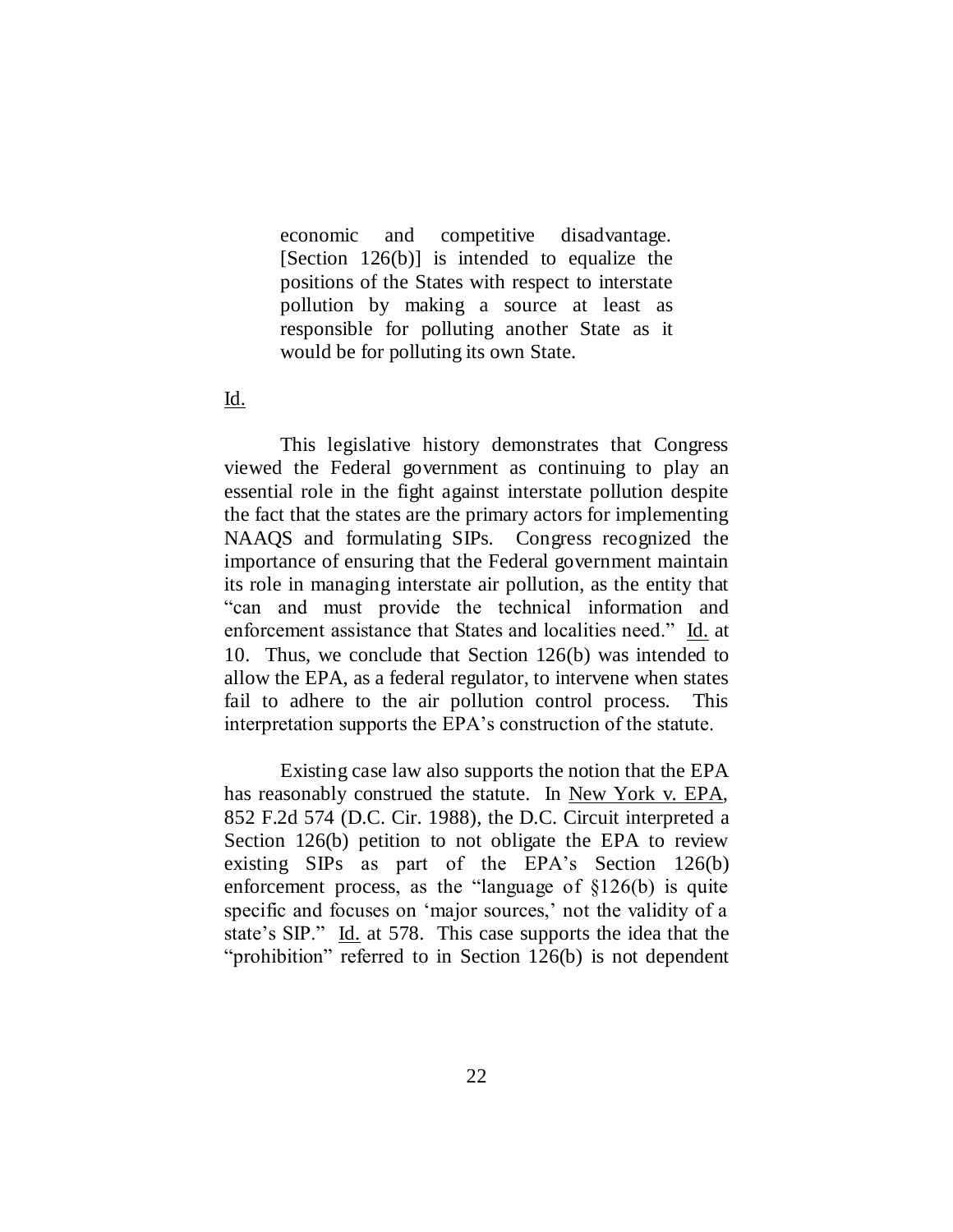on a standard established in a SIP that has already been approved or is in the process of being revised.

Similarly, in Connecticut v. EPA, 656 F.2d 902, 907 (2d Cir. 1981), the Second Circuit held that where a state files a Section 126(b) petition to challenge a proposed SIP revision of a neighboring state, completion of the Section 126(b) procedure is "not a prerequisite to EPA approval" of the SIP revision. Although it recognized that Sections 126(b) and 110 call for the same substantive inquiry, the court held that the two provisions are intended to be used in differing procedural settings and that one need not be a prerequisite to another. Id. at 907-08. Although the court also held that Section  $126(b)$  "appears to have been primarily designed as a means for resolving interstate pollution disputes in situations where  $[a]$  SIP is not being revised," id. at 907 (emphasis added), we believe that the court was merely stating the primary intent of Section 126(b) and not necessarily its full scope and extent.

GenOn and UARG rely on EME Homer City Generation, L.P. v. EPA, 696 F.3d 7 (D.C. Cir. 2012), cert. granted,  $570$  U.S.  $\qquad$  (2013) for support, where the D.C. Circuit found that the EPA had exceeded its authority by issuing FIPs without first giving states the opportunity to implement the required reductions through SIPs or SIP revisions. Id. at 28-30. However, far from helping GenOn and UARG, language in this case actually supports the EPA's construction of the statute. See EME Homer, 696 F. 3d at 34 (stating that Section 126 is "a separate provision  $[from]$ Section 110] that explicitly contemplates direct EPA regulation of specific sources that generate interstate pollution.").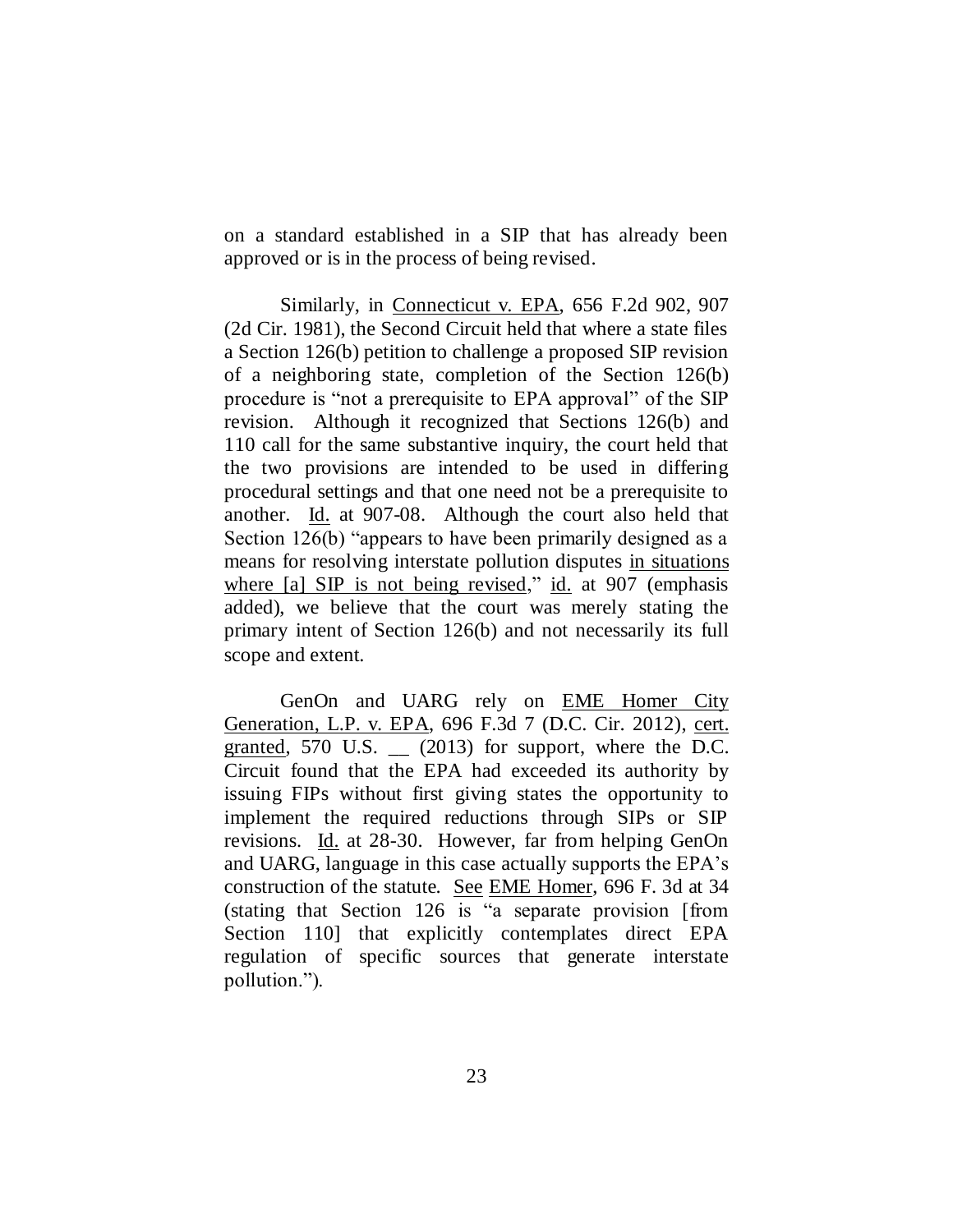The foregoing examination of the Clean Air Act's legislative history and applicable legal precedent support our finding that the EPA's construction of the statute is both permissible and reasonable so as to merit our deference under Chevron. For these reasons, we will deny the petition for review of the Portland Rule.

# **C. The EPA's Prior Interpretation of Section 126(b)**

GenOn and UARG also argue that the EPA's prior interpretation of the meaning of the "prohibition" referenced in Section 126(b) related to a SIP's failure to address interstate nonattainment and ran contrary to the EPA's current position. GenOn and UARG cite the EPA's issuance of a final rule in May 1999 governing ozone transport (the "May 1999 Rule"), where the EPA stated that it "interprets Section 126 to provide that a source is emitting in violation of the prohibition of section  $110(a)(2)(D)(i)$  where the applicable SIP fails to prohibit . . . a quantity of emissions from that source that [the] EPA has determined contributes significantly to nonattainment or interferes with maintenance in a downwind state." Findings of Significant Contribution and Rulemaking on Section 126 Petitions for Purposes of Reducing Interstate Ozone Transport, 64 Fed. Reg. 28,250, 28,272 (May 25, 1999) (emphasis added).

The May 1999 Rule is not necessarily inconsistent with the EPA's current position. As part of the Portland rulemaking process, the EPA responded to this alleged inconsistency by noting that the May 1999 Rule was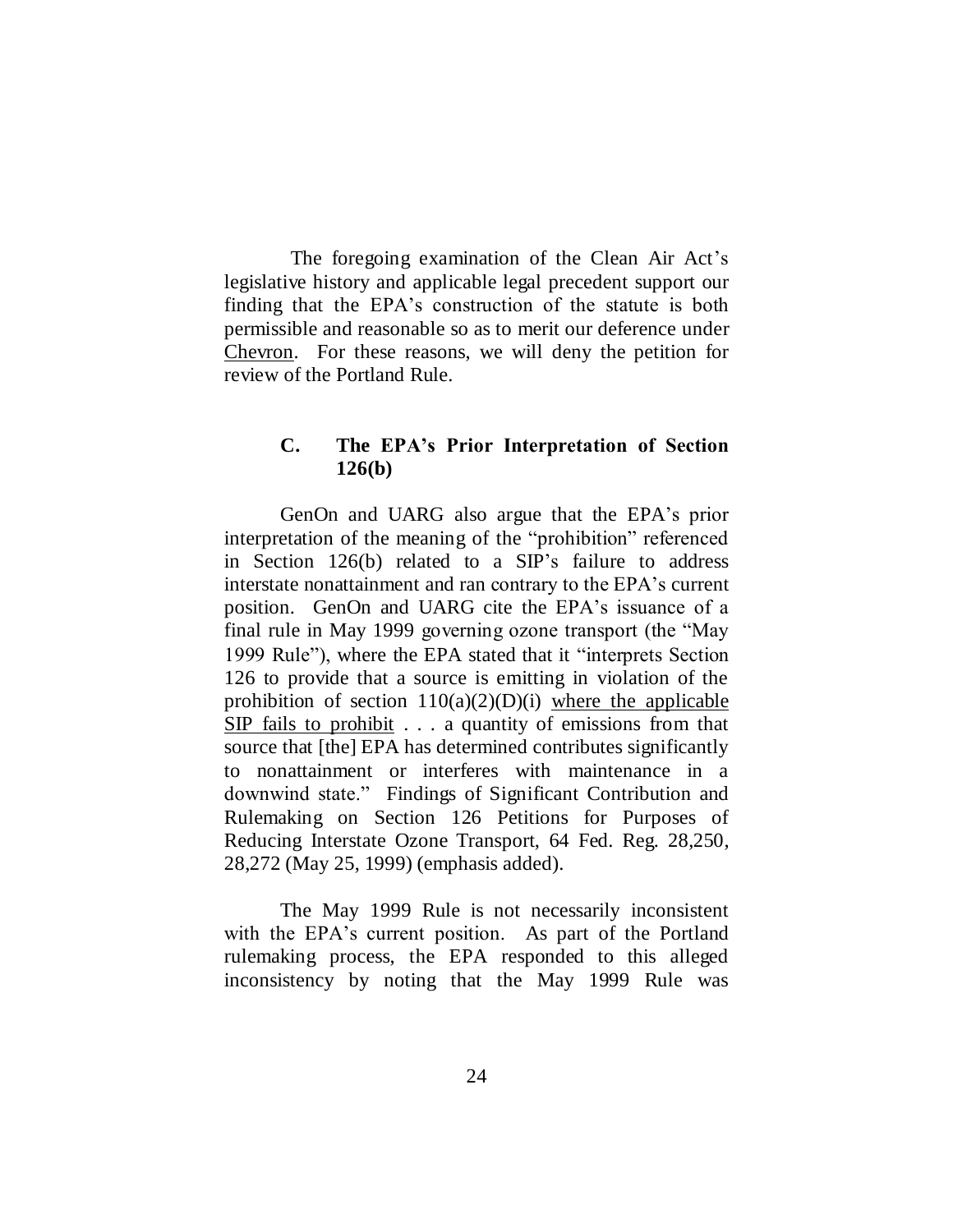prompted by an EPA determination that the elimination of excessive trans-boundary emissions would be obtained through a pending SIP call that was in play. Unlike the circumstances surrounding the issuance of the May 1999 Rule, there is no guarantee that an imminent SIP submission will manage the interstate sulfur dioxide transport problem stemming from Portland within the three-year time period required by Section 126. Therefore, immediate action under Section 126(b) is warranted in this case because no other mechanism, such as a pending SIP call, exists in these circumstances that would remedy the Portland problem.

Even if the May 1999 Rule is deemed inconsistent with the EPA's current interpretation, it does not undermine our decision to grant Chevron deference to the EPA's action. See generally Smiley v. Citibank, 517 U.S. 735, 742 (1996). A revised agency interpretation is still worthy of Chevron deference because "[a]n initial agency interpretation is not instantly carved in stone and the agency, to engage in informed rulemaking, must consider varying interpretations and the wisdom of its policy on a continuing basis." Rust v. Sullivan, 500 U.S. 173, 186 (1991) (internal quotations omitted) (citing Chevron, 467 U.S. at 863-64). The EPA is not forever held to its prior interpretations, as the continued validity and appropriateness of the agency's rules is an evolving process. For these reasons, we hold that the existence of a prior conflicting EPA interpretation does not have the effect of rendering the agency's current construction of the statute unreasonable in these circumstances.

# **D. Whether the Portland Rule is Arbitrary, Capricious, or Abusive of the EPA's Discretion**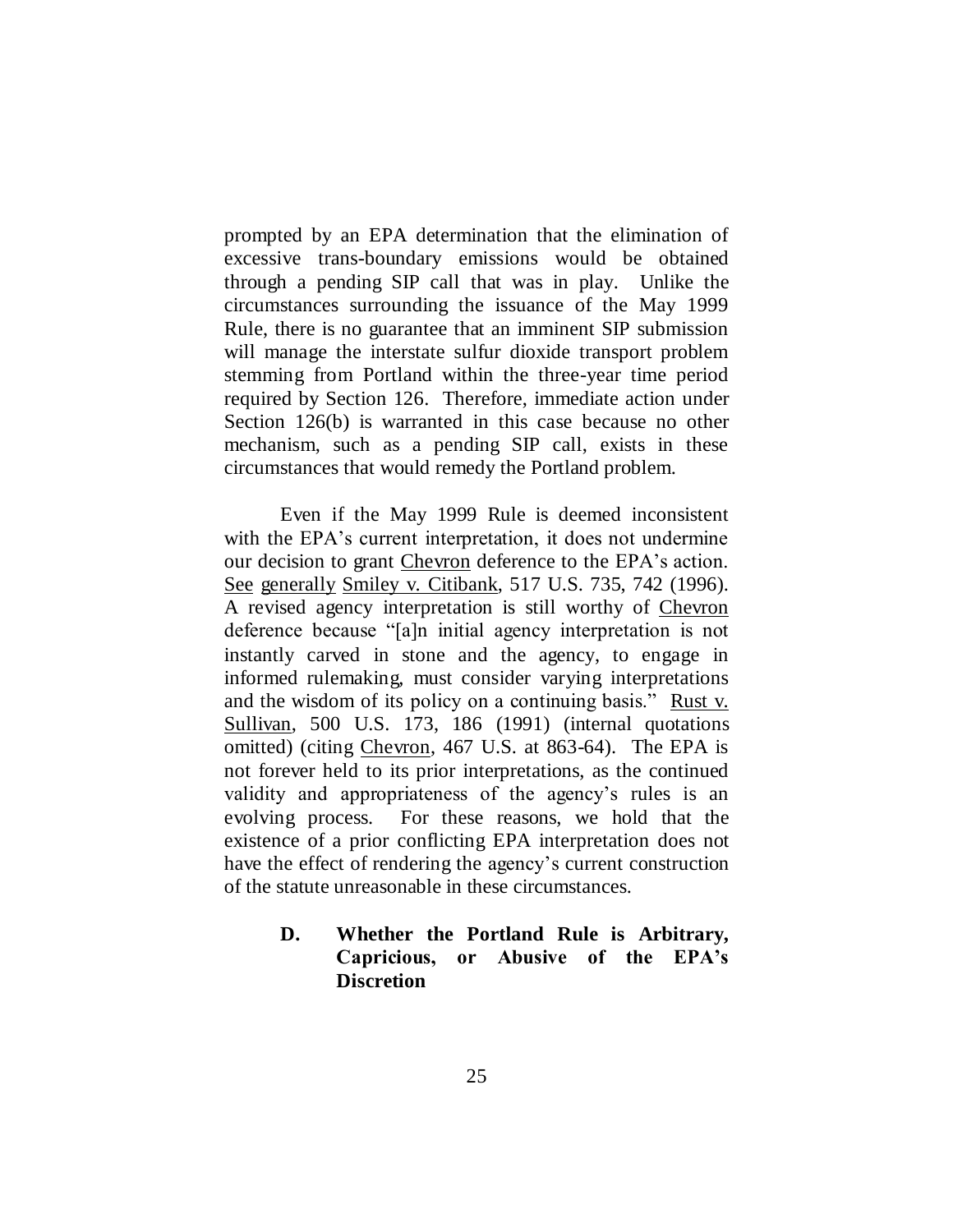Lastly, GenOn contends that the Portland Rule is arbitrary and capricious because it requires a reduction in sulfur dioxide emissions at Portland before requiring similar reductions from sources in New Jersey and prior to the time that SIPs addressing the new NAAQS are required. GenOn argues that it is arbitrary and capricious to require a single facility to address out-of-state nonattainment issues before other facilities are required to address the same problems.

We review the contents of the EPA's Portland Rule to determine whether it is "arbitrary, capricious, an abuse of discretion, or otherwise not in accordance with the law." 42 U.S.C. § 7607(d)(9)(A); North Carolina v. EPA, 531 F.3d 896, 906 (D.C. Cir. 2008). This is a narrow standard of review in which a court cannot substitute its judgment for that of the agency. Motor Vehicle Mfrs. Ass'n v. State Farm Mut. Auto Ins. Co., 463 U.S. 29, 42-43 (1983). In reviewing agency action, we must ensure that, in reaching its decision, the agency "examined the relevant data and articulated a satisfactory explanation for its action, including a rational connection between the facts found and the choice made." Prometheus Radio Proj. v. FCC, 373 F.3d 372, 389-90 (3d Cir. 2004) (internal quotations omitted). Therefore, our review of an administrative agency's action is highly deferential, especially in the context of reviewing a federal agency's scientific determinations. New Jersey Envtl. Fed'n v. U.S. Nuclear Regulatory Comm'n, 645 F.3d 220, 228 (3d Cir. 2011).

Here, the Portland Rule was issued pursuant to the EPA's authority to find that "any major source or group of stationary sources" is emitting air pollution that violates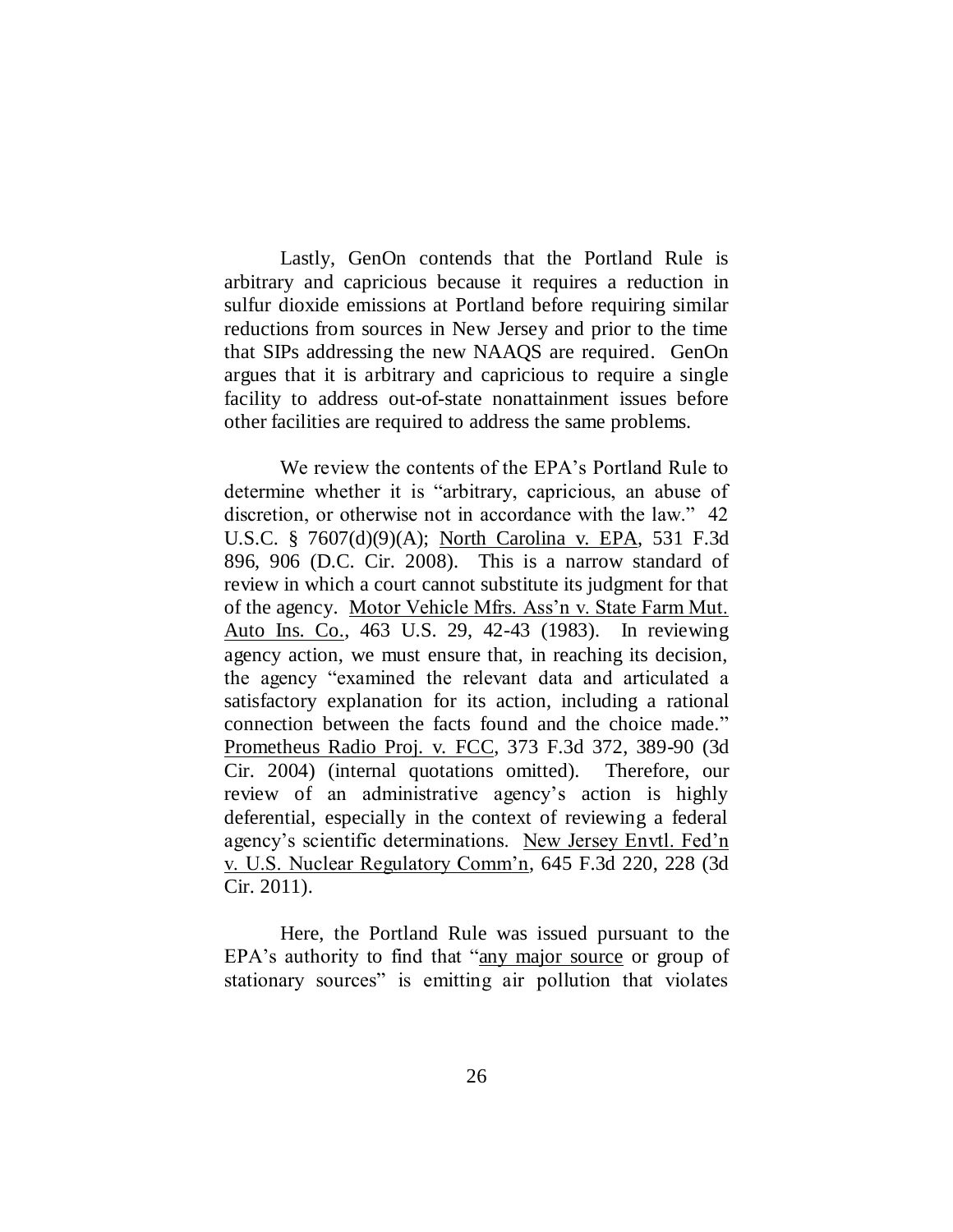interstate pollution controls. 42 U.S.C. § 7426(b) (emphasis added). This language clearly dictates that direct federal regulation of a single source or facility is justified when the EPA makes a Section 126(b) finding. Once the EPA independently determined that Portland was contributing to nonattainment and interfering with New Jersey's air quality, it reasonably abided by the Clean Air Act in enacting the Portland Rule to require emissions reductions "as expeditiously as practicable, but in no case later than three years after the date of such finding." Id.  $\S$  7426(c). We find nothing arbitrary, capricious, or abusive about the EPA's discretion in imposing emissions reductions on a single source like Portland.

Further, we are satisfied after a review of the record that the EPA thoroughly examined the relevant scientific data and clearly articulated a "satisfactory explanation for its action, including a rational connection between the facts found and the choice made." Prometheus Radio, 373 F.3d at 389-90 (internal quotations omitted). The EPA examined the dispersion modeling results that New Jersey submitted with its Section 126(b) petition to show that emissions from Portland alone caused downwind violations of the 1-hour  $SO_2$ NAAQS in New Jersey. Portland Rule, 76 Fed. Reg. at 69,057-59. The EPA also conducted its own modeling results and, in doing so, considered various components such as model selection and meteorological data, which supported its conclusion that the imposition of emissions limits on Portland would address New Jersey's nonattainment issues. Id. at 69,059-63. The portions of the EPA's Portland Rule that describe its methodology for the establishment of emissions limits and the increments of progress are extensive and welldocumented. The EPA carefully calculated the emissions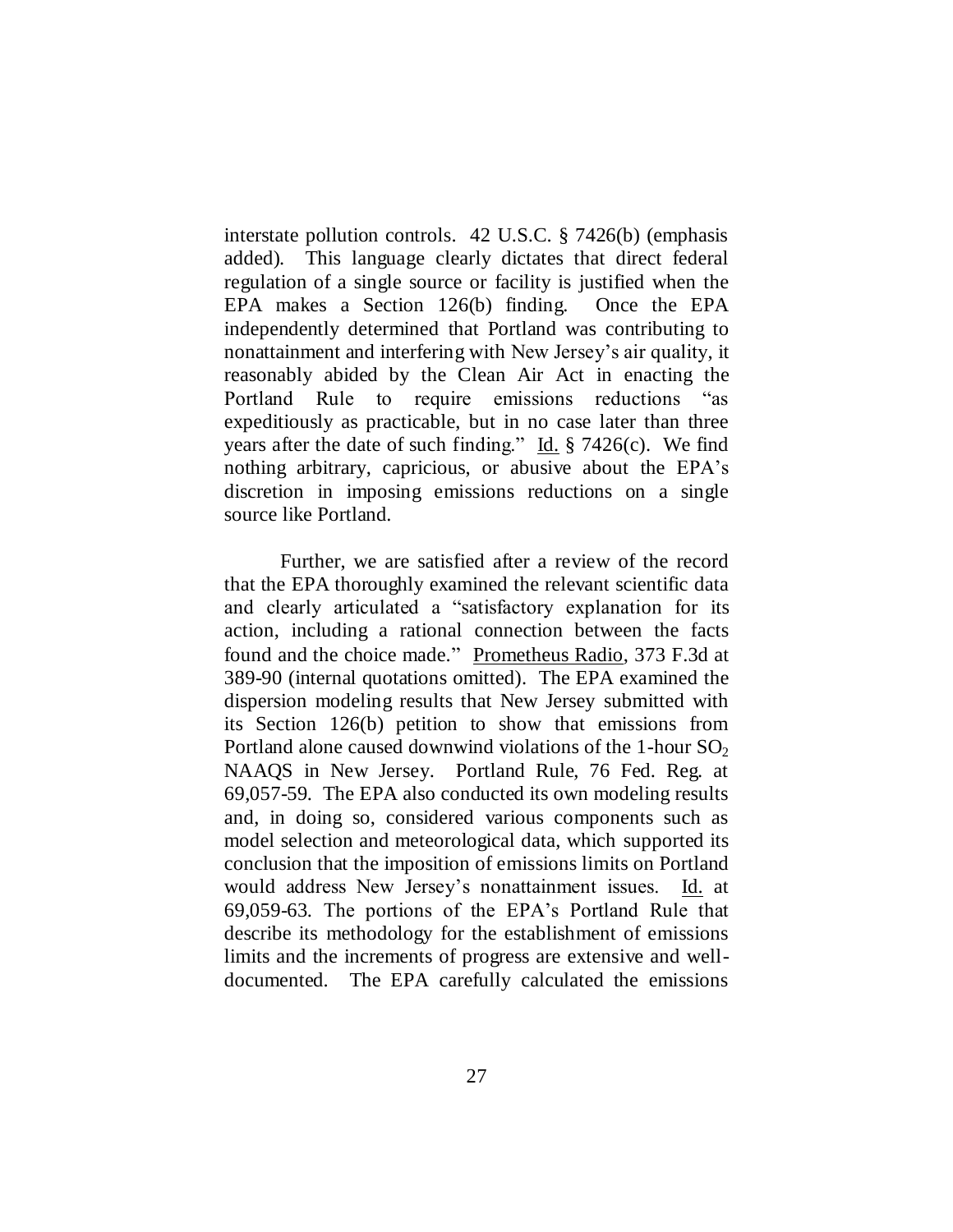reductions that were needed to eliminate Portland's contribution to nonattainment in New Jersey; the technical and economic feasibility of the emissions limits; and the appropriateness of imposing interim emissions limits towards achieving the final remedy.<sup>6</sup> Portland Rule, 76 Fed. Reg. at 69,063-75.

Moreover, the EPA published a proposed response to New Jersey's Section 126 petition on April 7, 2011. Proposed Rule, 76 Fed. Reg. at 19,662. The EPA solicited and received many public comments, and considered such comments during the course of conducting its findings. The EPA's responses to these public comments further elaborate the underlying technical details and justifications for its final plan of action, including the imposition of emission limits and the timing required for the changes. In the final Portland Rule, the EPA provided a thorough summary of the "significant changes" that it made since its initial proposal,

 $6$  Section 126(c) of the Clean Air Act gives the EPA authority to include "increments of progress" in the emissions limitations and compliance schedules required for a source subject to a Section 126(b) finding to continue operating beyond three months after such finding. 42 U.S.C. § 7426(c). Although "increments of progress" is not defined in the statute, it can only be interpreted to mean interim measures in the context of the emission limitations and compliance schedules. In any event, GenOn offers nothing to undermine the reasonableness of this interpretation of "increments of progress.‖ Therefore, it is accorded deference under Chevron.